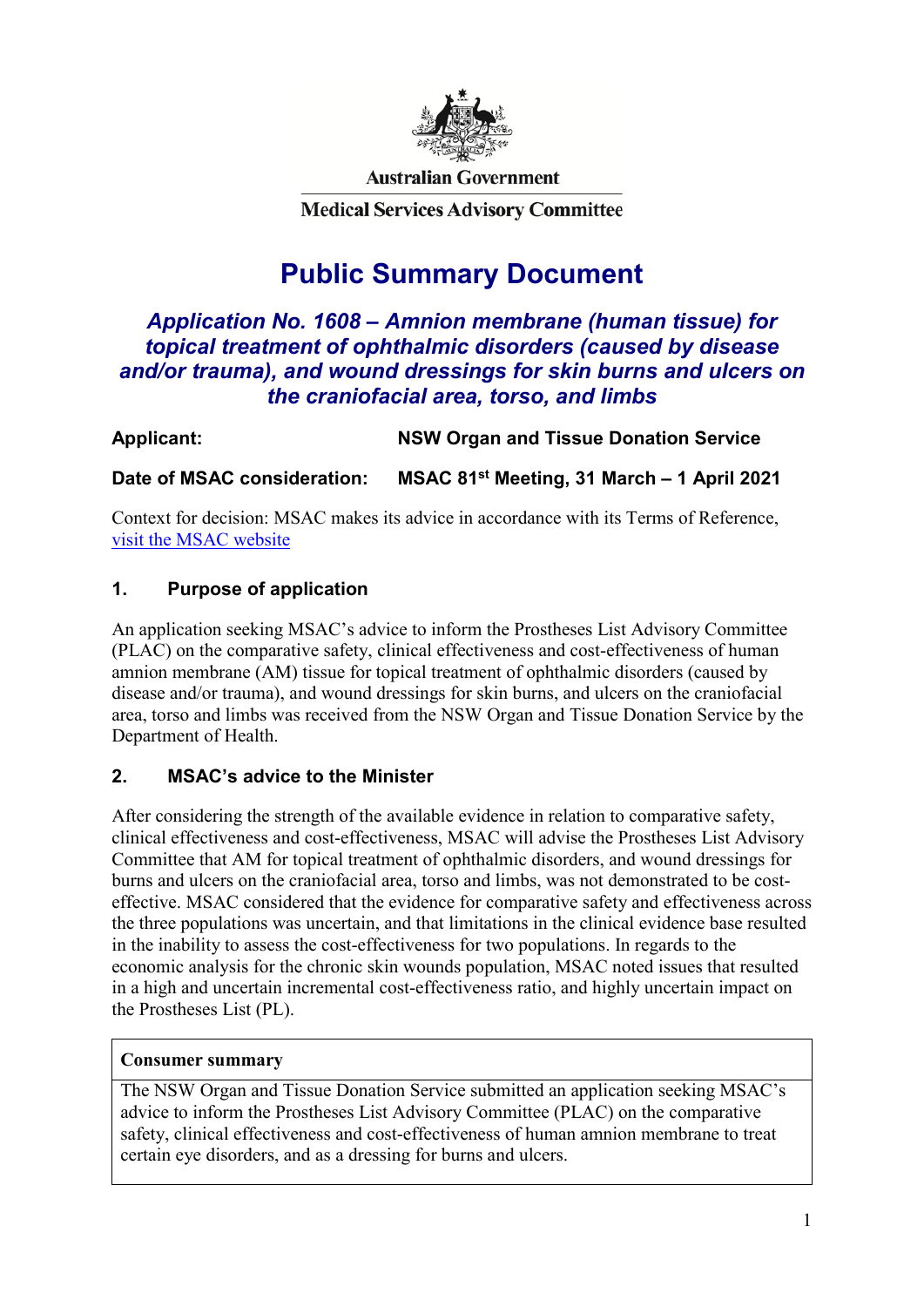#### **Consumer summary**

The amnion membrane is the innermost layer of the placenta that helps protect the growing foetus in the womb. It is also known as the amniotic sac and has many properties that can help wound healing. Amnion membrane is collected from people who have had a caesarean section and agree to donate their placenta. The donated placenta is then processed to collect the amnion membrane, which is further prepared and stored, either frozen or dehydrated, for later use. This process is in accordance with the Australian code of good manufacturing practice for human tissue.

MSAC thought that the quality of clinical evidence in the application was low. This made it difficult to tell if amnion membrane was safe or effective, or if it was good value for money. MSAC also thought that the suggested price for amnion membrane was expensive.

### **MSAC's advice to the Commonwealth Minister for Health**

MSAC will advise the PLAC that amnion membrane for topical treatment of ophthalmic disorders, and wound dressings for burns and ulcers on the craniofacial area, torso and limbs was not demonstrated to be cost-effective. This is because MSAC could not be certain that amnion membrane is safe, effective and good value for money.

### **3. Summary of consideration and rationale for MSAC's advice**

MSAC noted the purpose of the application was to advise PLAC on the comparative safety, clinical effectiveness and cost-effectiveness of AM for the treatment of ophthalmic conditions, chronic skin wounds and acute skin wounds. This is the first time that MSAC advice has been sought to inform PLAC consideration of an application to list a human tissue product on Part B of the PL.

MSAC noted that AM is proposed to treat wounds across three broad populations: ophthalmic conditions (Population 1), chronic skin wounds (Population 2) and acute skin wounds (Population 3). MSAC noted that the populations were complex, with each population containing several subpopulations. MSAC also noted that the comparators (standard of care [SOC]) were also heterogeneous across populations and subpopulations.

For Population 1 (ophthalmic conditions), MSAC noted support for the application from the Royal Australian and New Zealand College of Ophthalmologists (RANZCO). However, for Population 2 (chronic skin wounds) and 3 (acute skin wounds), MSAC noted relevant clinical experts in these fields (e.g. plastic surgeons, dermatologists) had not submitted consultation feedback on the application. MSAC considered there may be potential clinical need for AM in Population 2 in burns patient requiring a dermal substitute as a bridge before skin grafting (subpopulation of Population 3 [3a]), but queried the clinical need in the use of AM for graft fixation (Population 3c). In addition, MSAC noted that role of AM for the treatment of toxic epidermal necrosis (subpopulation of Population 3 [3d]) was uncertain given it is a very rare condition.

The application claimed that AM has non-inferior safety for all three populations compared with SOC, and that AM has superior efficacy (population 1 and 2)/non-inferior efficacy (population 3) compared with SOC.

MSAC noted that the clinical evidence consisted of 15 randomised clinical trials (RCTs) for Population 1, 14 RCTs for Population 2 and 8 RCTs for Population 3. However, MSAC agreed with the ESC assessment of the evidence, noting that the quality of evidence was low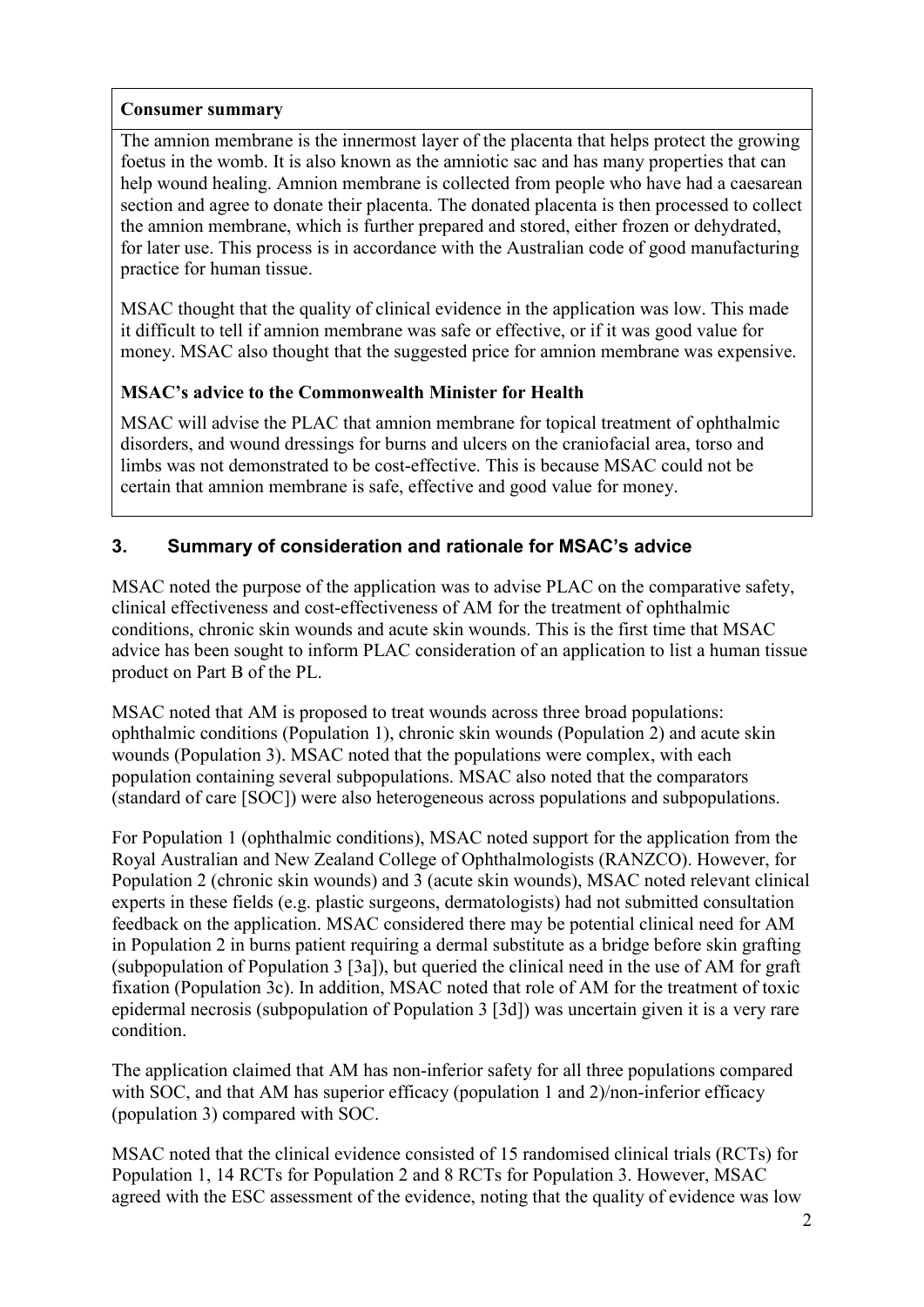or very low for Populations 1 and 3, making it difficult to evaluate. Only Population 2 had clinical data of sufficient quality for meta-analysis. MSAC also noted the lack of long-term safety data for all populations, and the short follow-up times in the included RCTs. MSAC also noted there are two ongoing clinical trials in patients with chronic ulcers (Population 2) due for completion in  $2021<sup>1</sup>$  $2021<sup>1</sup>$  $2021<sup>1</sup>$ .

MSAC noted that due to the limitations in the clinical evidence, an economic evaluation was not presented for Population 1 and 3. However, MSAC disagreed with the reasoning and approach to narrow the economic evaluation to only one subpopulation of Population 2 (diabetic foot ulcers [DFU]). MSAC also agreed with ESC that it was too difficult to assess the cost-effectiveness of AM when the economic modelling is limited to only one population.

MSAC noted the cost-utility analysis comparing AM with SOC in patients with DFU was based on an Australian cost-effectiveness model. MSAC agreed with ESC who considered that the model structure and translation issues were appropriate. However, MSAC noted that the cost of the AM in the model only accounted for 5 AM applications (based on average number of AM grafts used in a 12 week trial) which might not account for further use at relapse. MSAC considered this underestimated the full costs of AM, as for some chronic wounds AM is applied weekly over a number of months. MSAC also agreed with ESC and considered that the base case using a 1-year time horizon was appropriate (due to the short trial follow-up), which generated an incremental cost-effectiveness ratio (ICER) of \$97,870. MSAC considered the ICER to be high and uncertain, as it was sensitive to the price of AM and wound size, but also healing rates and utility values.

MSAC noted an epidemiological approach for each subpopulation was used to estimate the financial and budgetary impacts. MSAC agreed with ESC that the estimated uptake of AM in the three populations is highly uncertain and that the costs for the PL are likely underestimated. MSAC considered there is potential for significant cost implications if AM was listed on the PL.

MSAC noted the proposed price  $(\$28.93$  per cm<sup>2</sup>). MSAC also noted that state and territory legislations prohibits trade for profit for human tissues, unless the tissue has been processed; however, the extent of processing required to be able to make a profit was unclear. In addition, MSAC noted that in response to ESC's request, the applicant provided further information breaking down the pathology and staffing costs included in the proposed price. The applicant also advised that cryopreservation and storage costs are captured under the equipment and staffing costs. However, MSAC was uncertain that the proposed price for AM was appropriate. In addition, MSAC also noted the applicant response indicating that if requested, a smaller  $2 \times 2 \text{cm}^2$  AM graft for use in ophthalmic conditions (as used in the National Health System, UK) would be considered, which may result in a subsequent reduction in cost for those indications.

MSAC noted the setting in which care could be provided for the requested populations and indications. Populations 1 and 3 could be treated in hospital, for which a PL benefit could be paid. However, Population 2 could be more likely to be treated in the community, for which a PL benefit could not be paid. MSAC considered that this could create a potential incentive for patients to be admitted to access treatment.

Usually, once a product is listed on the PL, it can be used for any indication. However, the Department confirmed that PLAC can place restrictive conditions on a listing to limit

<span id="page-2-0"></span><sup>&</sup>lt;sup>1</sup> [NCT04457752](https://clinicaltrials.gov/ct2/show/NCT04457752) and [NCT02929056](https://clinicaltrials.gov/ct2/show/NCT02929056)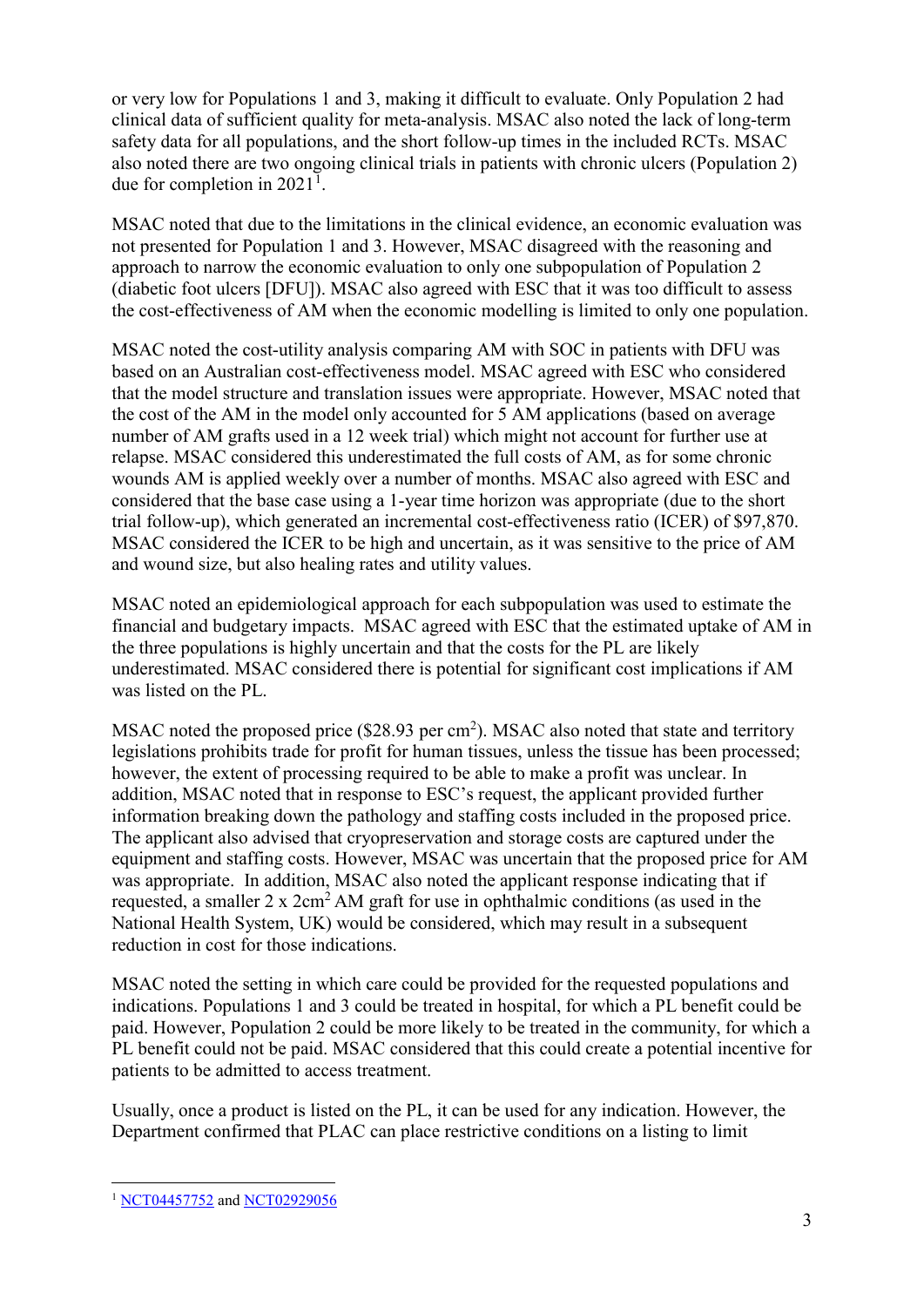reimbursement to specified indications only (although this has not been done before for human tissue prostheses included in Part B of the PL).

MSAC considered that any resubmission should include:

- consultation with clinicians and relevant craft groups to identify more specific populations and review the uptake assumptions in each population
- more evidence on the effectiveness (including over the longer term) of AM in specific subpopulations, noting the outcomes of the two ongoing clinical trials in patients with chronic ulcers due for completion in [2](#page-3-0)021<sup>2</sup>
- full breakdown and justification of the unit costs which should also be compared with other products (e.g. split skin grafts) to justify the price differential
- further consideration of the location of care and unintended consequences if listed on the PL
- a revised economic analysis for population 2 (as per above issues) along with economic analyses for population 1 and 3 in order to inform whether AM is costeffective price in any or all of the population(s).

MSAC also considered that if enough trial data was available to support the use of AM in specific subpopulations the application could be considered by population as the data becomes available.

# **4. Background**

This is the first submission (Department Contracted Assessment Report [DCAR]) for AM (human tissue) for topical treatment of ophthalmic disorders and dressings for acute and chronic skin wounds.

A health technology assessment by MSAC was required to determine the comparative clinical and cost effectiveness of AM to inform PLAC consideration of an application to list AM on Part B of the PL because:

- AM products are novel,
- there are currently no comparators for AM products on the PL, and
- there is a lack of information to clearly justify the costs.

Two applications for AM have previously been submitted for MSAC consideration:

- [MSAC Application 1556](http://www.msac.gov.au/internet/msac/publishing.nsf/Content/1556-public) Human tissue (topical) wound treatments Ulcers and burns (EpiFix and EpiBurn)
- [MSAC Application 1557](http://www.msac.gov.au/internet/msac/publishing.nsf/Content/1557-public) Human tissue (surgical) wound treatments Laminectomy and tendon repair (AmnioFix, AmnioWrap and AmnioFix Injectable).

# **5. Prerequisites to implementation of any funding advice**

Cryopreserved and dehydrated AM were included on the Australian Register of Therapeutic Goods (ARTG) in 2018 [\(Table 1\)](#page-4-0). AM is obtained from donors and prepared for medical use in accordance with [Therapeutic Goods Order 88.](https://www.legislation.gov.au/Series/F2013L00854) Six dehydrated AM-based products used for wound healing are listed under ARTG number 307979. Two additional products registered under this number—EpiFix Injectable and AmnioFix Injectable—are injectable AM treatments for chronic plantar fasciitis and are not relevant to this application.

<span id="page-3-0"></span> <sup>2</sup> [NCT04457752](https://clinicaltrials.gov/ct2/show/NCT04457752) and [NCT02929056](https://clinicaltrials.gov/ct2/show/NCT02929056)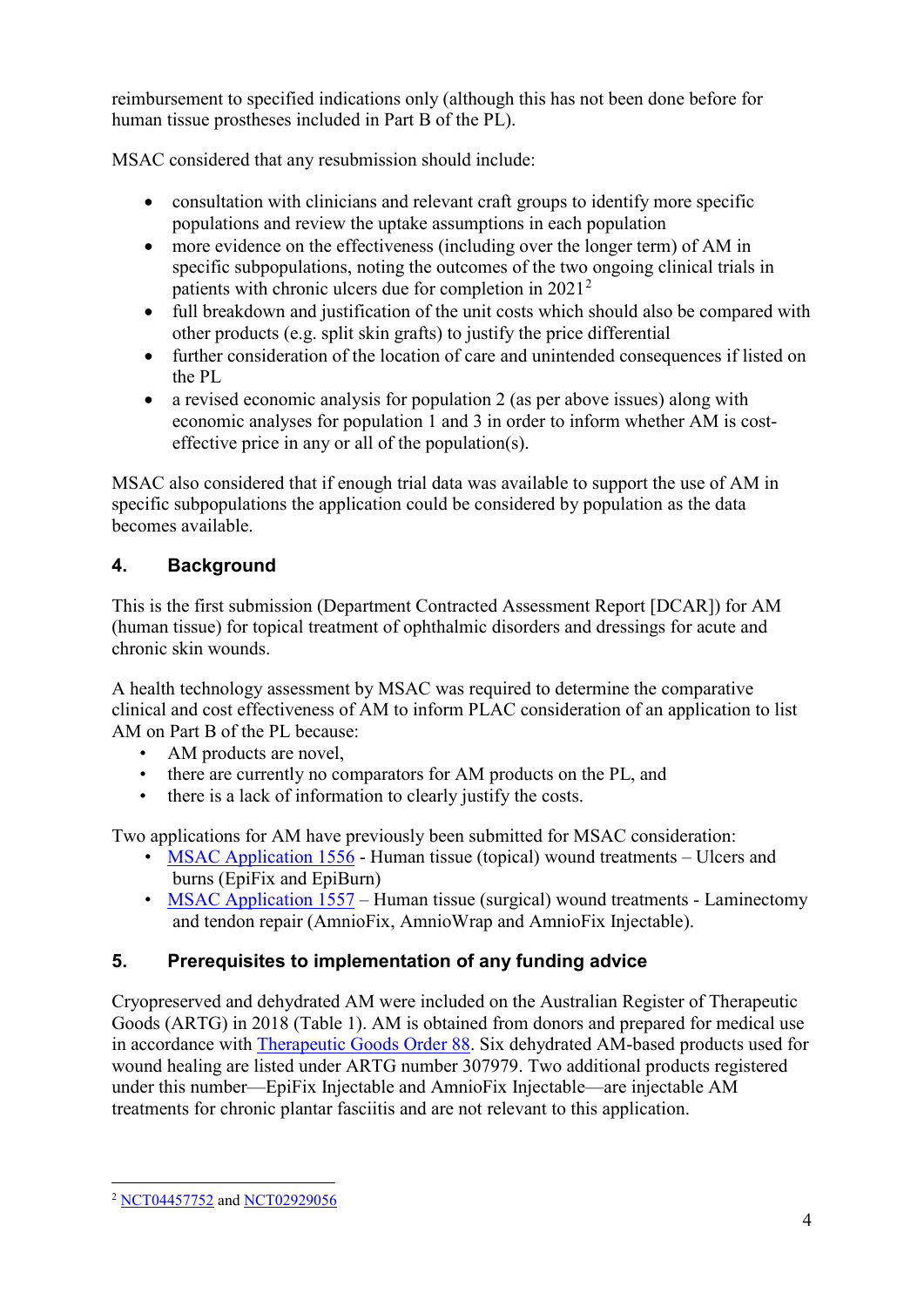<span id="page-4-0"></span>

|  | Table 1 Cryopreserved and dehydrated AM products included on the ARTG |
|--|-----------------------------------------------------------------------|
|--|-----------------------------------------------------------------------|

| <b>ARTG number</b><br><b>Start date</b> | <b>Sponsor</b>                                          | Category                       | <b>Product name</b>                                                                                                         | Intended use                                                                       |
|-----------------------------------------|---------------------------------------------------------|--------------------------------|-----------------------------------------------------------------------------------------------------------------------------|------------------------------------------------------------------------------------|
| 303207<br>18/05/2018                    | South Eastern<br>Sydney Local<br><b>Health District</b> | Biological<br>Included Class 2 | Amniotic membrane,<br>cryopreserved                                                                                         | Treatment of<br>ophthalmic disorder/<br>disease/ trauma, or as<br>a wound dressing |
| 307979<br>08/08/2018                    | Vicki Partridge<br>Pty Ltd                              | Biological<br>Included Class 2 | Foetal membranes, dehydrated,<br>irradiated (EpiFix, AmnioFix,<br>EpiFix Fenestrated, EpiXL,<br>EpiFix Mesh, AmnioFix Wrap) | Treatment of acute and<br>chronic wounds to<br>enhance healing                     |

Source: Table 8, p17 of the DCAR

# **6. Proposal for public funding**

As advised by clinicians, there are existing MBS items that can accommodate the delivery of AM. The application does not seek new MBS item numbers or seek to amend existing MBS item numbers.

It is noted that the applicant intends to seek listing of AM on Part B of the PL. The applicant proposed cost for AM: \$587.57 for 5cm diameter circle, \$1,446.11 for 5 x 10 cm, and \$2,892.87 for 10 x 10 cm. The applicant in the response to ESC's request indicated that the 5cm diameter circular graft is traditional in Australia. The applicant also indicated that feedback is sought from surgeons on each occasion of service and a smaller  $2 \times 2 \text{cm}^2$  AM graft for use in ophthalmic conditions (as used in the National Health System, UK) would be considered if requested.

# **7. Summary of public consultation feedback/consumer Issues**

One consultation survey was received from the Royal Australian and New Zealand College of Ophthalmologists (RANZCO) which supported the application and noted that AM products would also be beneficial in the community setting to avoid hospital admission.

### **8. Proposed intervention's place in clinical management**

### **Description of Proposed Intervention**

The proposed intervention is any human AM that is purported to promote healing for a range of indications. Amnion membrane is obtained from elective caesarean section births and prepared for medical use in accordance with Therapeutic Goods Order 88. The AM can be either cryopreserved or dehydrated for storage. The cryopreserved AM has an expiry of 12 months, and the dehydrated AM can have a shelf life for up to five years depending on the manufacturing process. The setting for using AM products is specific to indications. AM is more likely to be used in the operating theatre for both ophthalmic conditions and treating different wounds following surgical debridement. However, AM can be used in outpatient settings for appropriate wound types.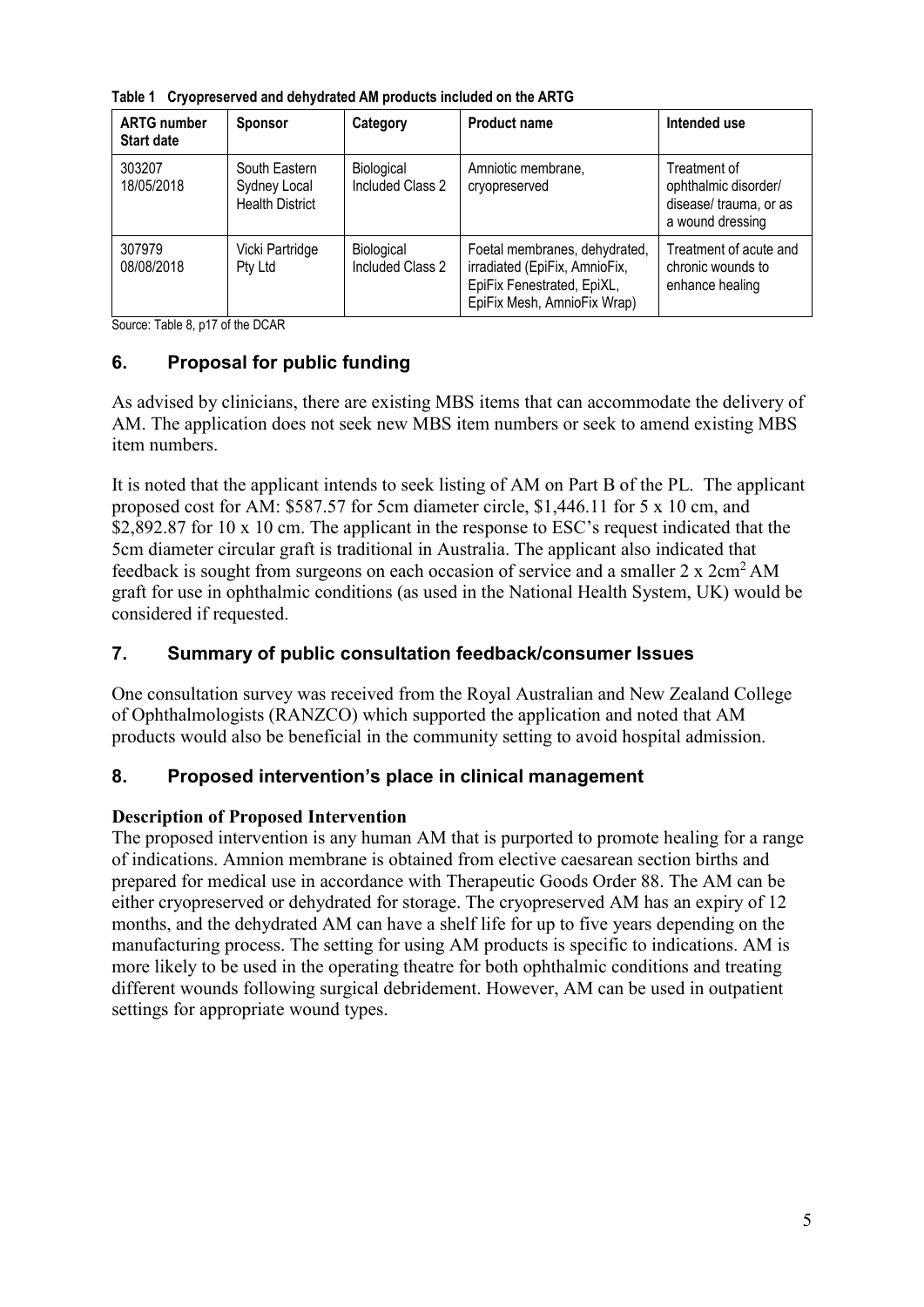#### **Description of Medical Condition(s)**

The applicant proposed three populations, each with subpopulations:

#### *Population 1 – Ophthalmic conditions*

Population 1 covers a range of ophthalmic conditions, which may disrupt the corneal surface including:

- chemical, thermal and radiation burns
- Stevens-Johnson Syndrome (SJS) and Toxic Epidermal Necrosis (TEN)
- pterygium
- other ophthalmic conditions involving corneal disruption
- chronic ophthalmic wounds refractory to healing.

Of these ophthalmic conditions, pterygium has the highest frequency in the Australian population with 9,363 pterygium cases (2017/2018, Australian Institute of Health and Welfare [AIHW]  $2019<sup>3</sup>$  $2019<sup>3</sup>$  $2019<sup>3</sup>$ ). Ophthalmic wounds refractory to healing have a count of 560. Less frequent conditions include ocular burns and SJS which have a prevalence of 260 (2013/2014, (AIHW, Pointer & Tovell 2016)) and 26 (2006-2016, (Chan & Cook 2019)), respectively.

Generally, corneal epithelium turnover is quick and rapid healing is possible. However, if the healing process is delayed or disrupted, the amnion membrane product may be indicated to promote healing. Amnion membrane products are most relevant for difficult cases where there is no clear alternative treatment option. The treatment goal is a clear cornea and for difficult to treat cases reduce the risk of impaired vision or blindness.

#### *Population 2 – Chronic skin wounds*

Chronic wounds are defined as those that have been unresponsive to treatment following at least 12 weeks of SOC. It represents a considerable health and economic burden in Australia, with more than 400,000 Australians affected with associated health-care related costs more than \$3.5 billion (2% national health expenditure). The underlying aetiology of the wound is a crucial determinant of management; for this application, wounds have been classified as:

- venous insufficiency ulcers
- arterial insufficiency ulcers
- diabetic foot ulcers.

Among the patients with these skin wounds, a substantial proportion would develop into chronic wounds, and this proportion can be up to 20% across all three subpopulations.

#### *Population 3 – Acute skin wounds*

The acute skin wounds suitable for AM treatment can be severe burns that require referral to specialist burns units. The PASC defined subpopulations include:

- a) burns where patients require a dermal substitute before skin grafting
- b) treatment of graft site wound
- c) skin graft fixator
- d) treatment of TEN.

Among 1,658 skin graft procedures performed in Australia for the 2017/18 financial year, most of them could be categorised as acute skin would, which is indicated for the first three

https://www.aihw.gov.au/reports/hospitals/procedures-data-cubes/contents/data-cubes [Accessed 16 March 2020]

<span id="page-5-0"></span> <sup>3</sup> Aihw. 2019. Procedures Data Cubes, Procedures and healthcare interventions (ACHI 10th edition), Australia, 2017-18 [Online]. Australian Institute of Health and Welfare. Available: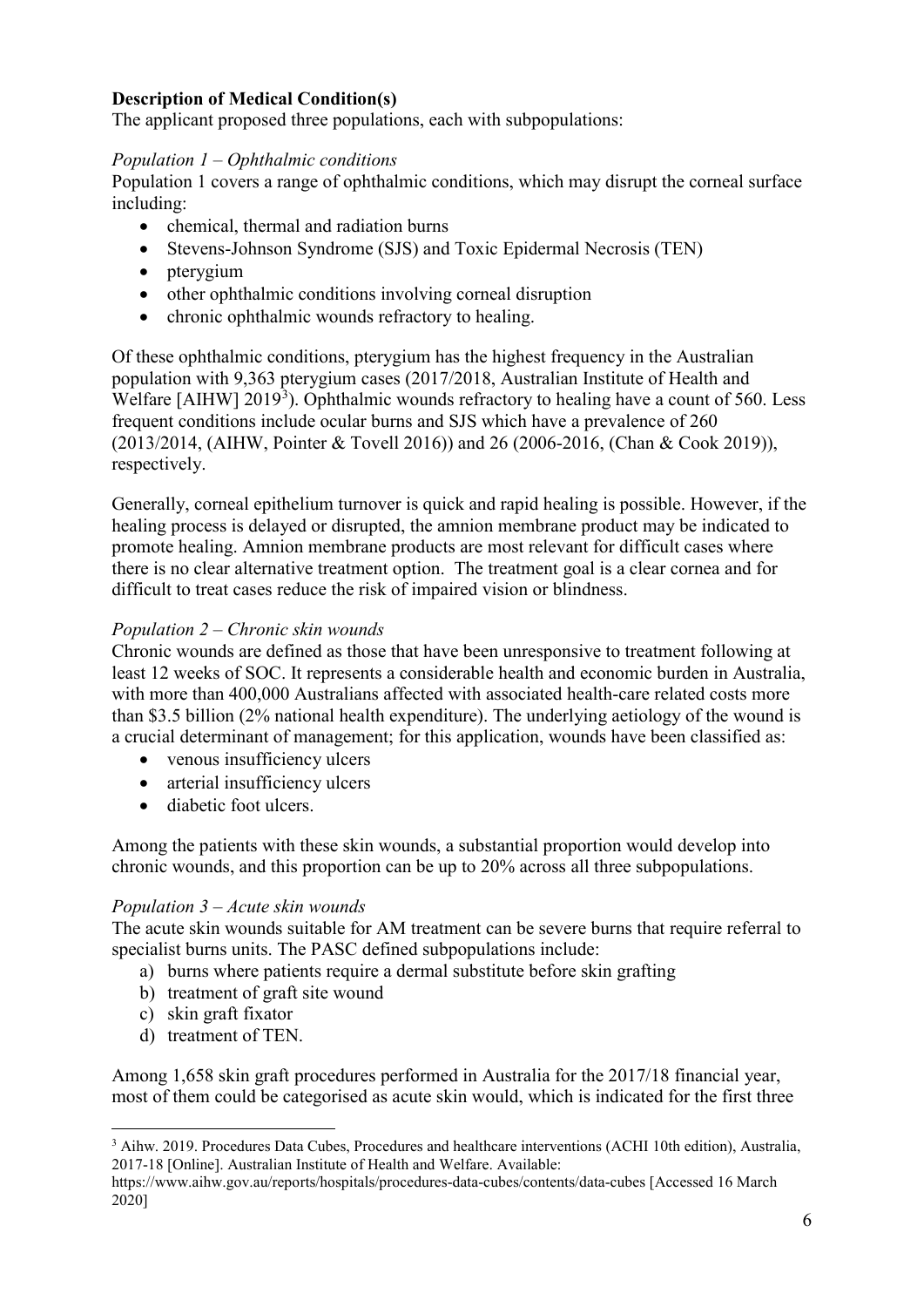subpopulation. Based on expert advice, 5 - 7.5% of skin graft patients could benefit from dermal substitute before skin grafting [\(MSAC 1608 PICO Confirmation\)](http://www.msac.gov.au/internet/msac/publishing.nsf/Content/1608-public). However, no data were available to estimate the treatment of toxic epidermal necrolysis.

For each subpopulation, different scenarios present for the application of AM (e.g. AM is used as a bridge to skin grafts where immediate skin grafting is not possible or where additional support is required for the skin graft).

Clinical management algorithms depicting the proposed place of AM are presented for:

- Population  $1$  ophthalmic conditions in [Figure 1](#page-7-0)
- Population  $2$  chronic wounds in [Figure 2](#page-8-0)
- Population 3a burns where patients require a dermal substitute before skin grafting can take place in [Figure 3](#page-9-0)
- Population 3b patients with a skin graft donor site wound in [Figure 4](#page-10-0)
- Population 3c patients requiring a skin graft fixator in [Figure 5](#page-11-0)
- Population 3d patients with TEN skin lesions requiring dressing in [Figure 6.](#page-11-1)

It is noted that these clinical management algorithms are a representation only as not all conditions can be captured in the flowchart.

Compared to the generically defined SOC, AM delivery settings may be different for some populations and subgroups. For ophthalmic conditions, the delivery of AM and SOC are likely to remain unchanged where most of the treatments would occur in hospitals regardless. For chronic skin ulcers, the treatment delivery may be different between the intervention and the comparator. AM may occur outside of the hospital in the community setting. However, it was assumed approximately 50% of patients with a 'difficult to heal' chronic skin wound would be treated in hospital. For Population 3, all treatment would still occur in hospitals; hence no difference between the AM and the SOC in terms of the setting for treatment delivery.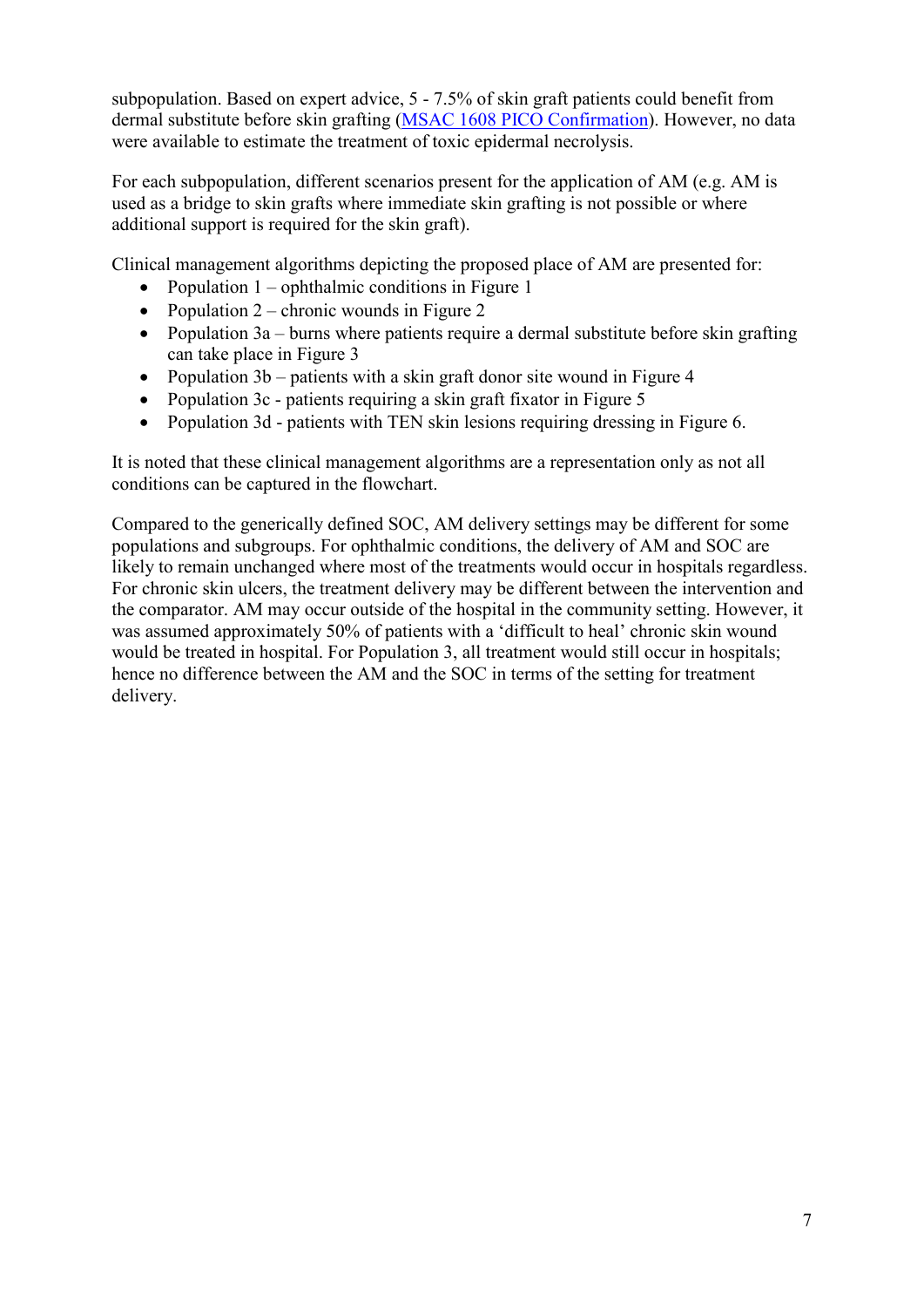<span id="page-7-0"></span>



Source: Figure 2, p31 of the DCAR; produced by the Assessment Group based on published evidence and expert advice (Associate Professor of Ophthalmology, 2020, Bunya and Chang, 2019, Gupta et al., 2014, Hemmati and Colby, 2020, Hsu et al., 2012, Noureddin and Yeung, 2016, Sharma et al., 2016, Slenz and Hemmati, 2013, Wander and Kroger, 2020) Abbreviations: SJS = Stevens-Johnson Syndrome, TEN = Toxic Epidermal Necrosis.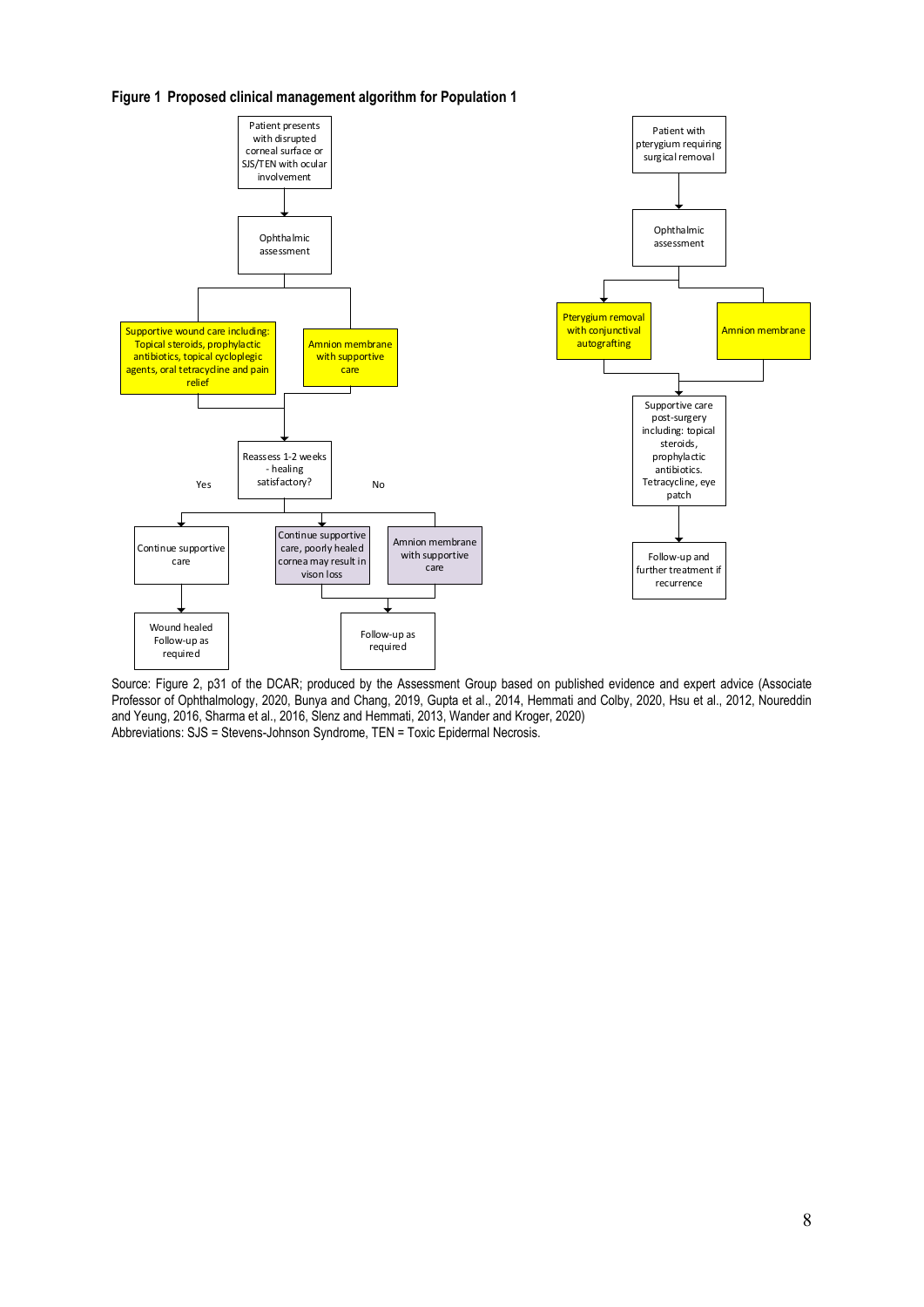<span id="page-8-0"></span>



Source: Figure 4, p33 of the DCAR; Algorithm developed based on expert advice, published literature and guidelines (DoH identified Expert 2020; IWGDF 2019; NICE 2019 a, 2019 b; Personal communication, PoVS 2020; Personal communication, ps 2020) Note: A: Expert advice indicated that UrgoStart dressings are used in Australia.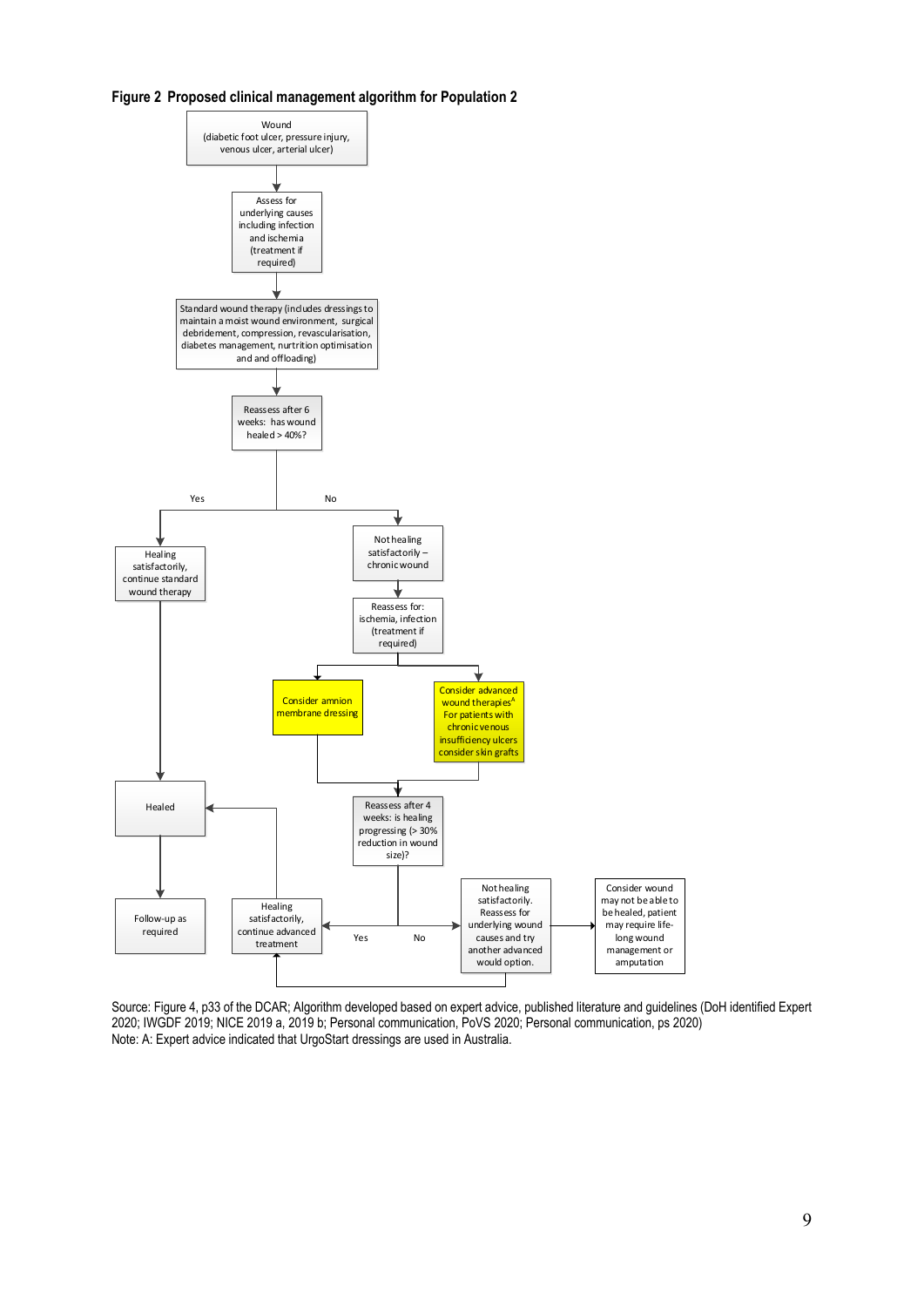<span id="page-9-0"></span>**Figure 3 Proposed clinical management algorithm for Population 3a: burns where patients require a dermal substitute before skin grafting can take place**



Source: Figure 6, p35 of the DCAR' Developed by the Assessment group based on expert advice and published literature (BRANZ 2019; Personal communication 2018; Personal communication, ps 2020; Victorian Adults Burns Service at the Alfred 2018) Abbreviations: BTM = NovoSorbTM Biodegradable Temporising Matrix, TBSA = total body surface area. Notes: A: Some small but deep partial- and full-thickness burns may require a skin graft.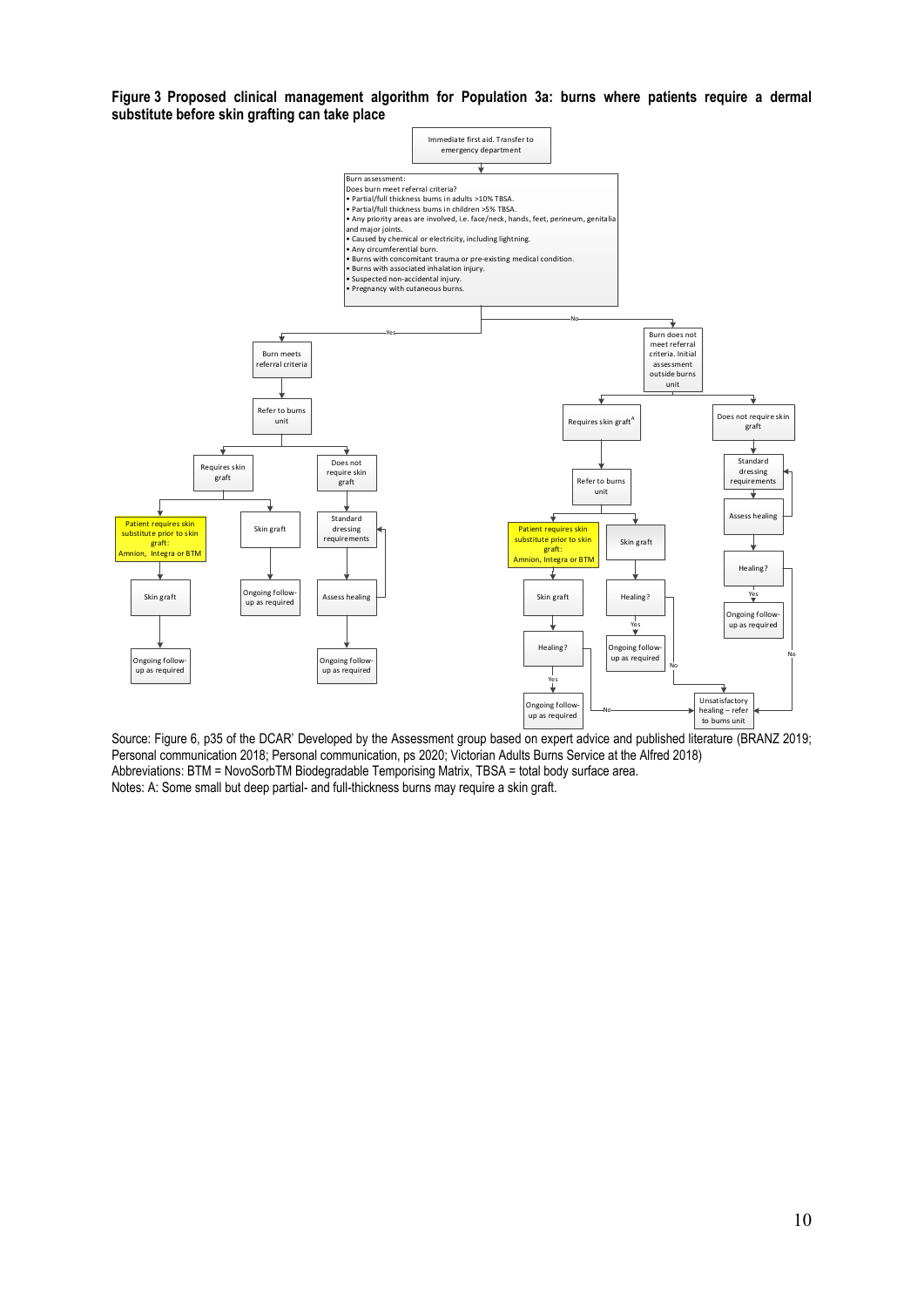<span id="page-10-0"></span>**Figure 4 Proposed clinical management algorithm for Population 3b: patients with a skin graft donor site wound**



Source: Figure 8, p37 of the DCAR; Reproduced from the ratified PICO Confirmation (Department of Health 2020)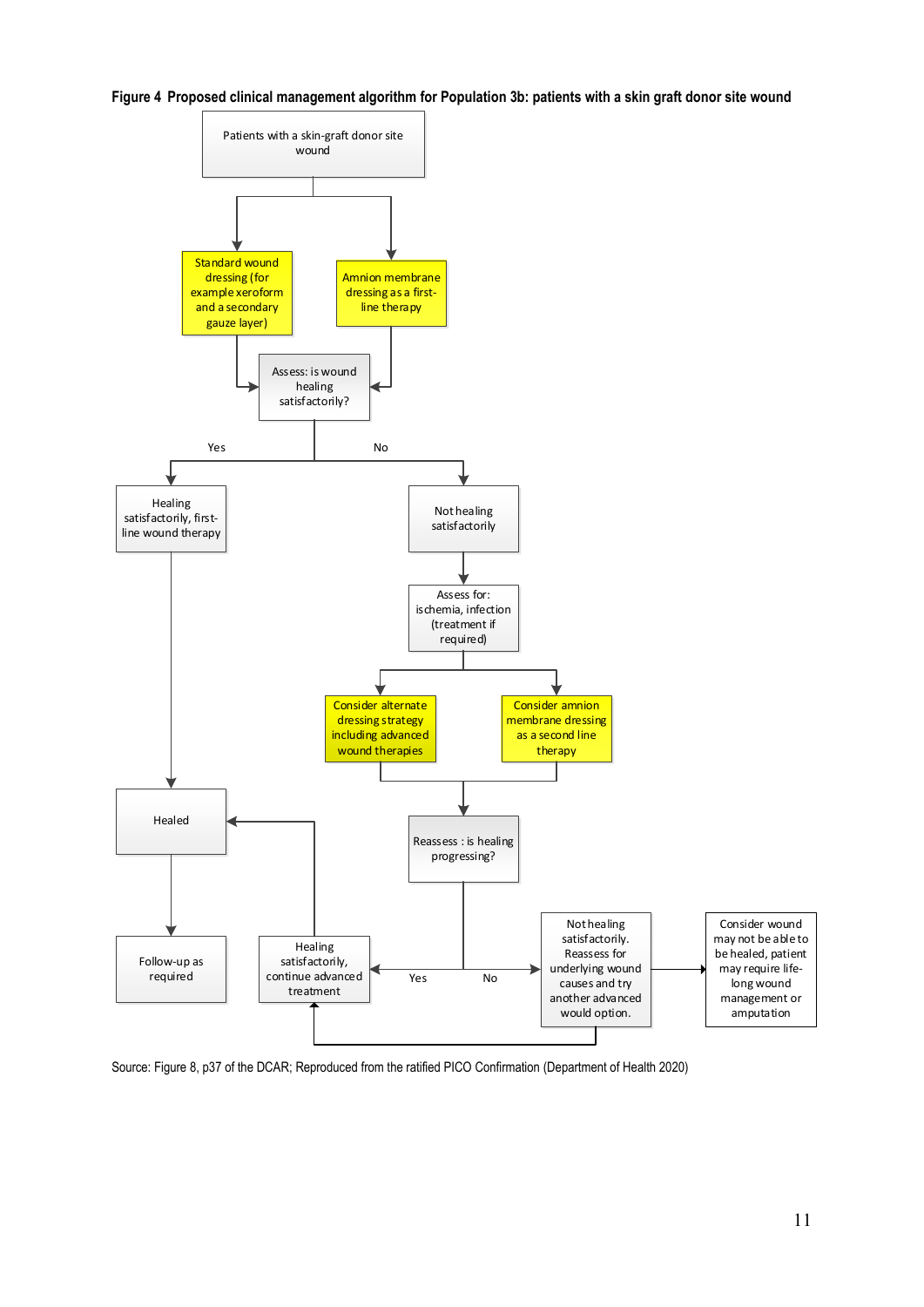#### <span id="page-11-0"></span>**Figure 5 Proposed clinical management algorithm for Population 3c: patients requiring a skin graft fixator**



<span id="page-11-1"></span>Source: Figure 9, p38 of the DCAR; Reproduced from the ratified PICO Confirmation. (Department of Health 2020)

**Figure 6 Proposed clinical management algorithm for Population 3d: patients with TEN skin lesions requiring dressing**



Source: Figure 10, p38 of the DCAR; Reproduced from the ratified PICO Confirmation. (Department of Health 2020) Abbreviations: TEN = toxic epidermal necrolysis.

#### **9. Comparator**

The primary comparator for AM across the three populations was described as SOC. However, due to the distinct disease characteristics and population profiles across the three populations, the content of SOC for each population and its subgroups has its own definition and context.

#### **Population 1 – Ophthalmic conditions**

For Population 1, best supportive care was nominated as the comparator for corneal wounds and entails a combination of topical steroids, topical cycloplegic agents, pain relief, oral tetracycline and tissue debridement. The exact combination of treatments and the frequency of application depends on the nature of the injury. However, specifically for pterygium surgery, a conjunctival autograft was explicitly considered as the comparator for AM.

#### **Population 2 – Chronic skin wounds**

For Population 2, two specific comparators were nominated for diabetic foot ulcers and venous insufficiency ulcers: UrgoStart dressing and split-thickness skin grafts. For arterial insufficiency ulcers, best supportive care was still referred to as the comparator where the critical component of care was improving vascularisation. It was noted in the PICO Confirmation that many other skin substitute products are available for treating chronic wounds. Expert advice indicated that these are not routinely used in Australia; therefore, these products have not been included as comparators.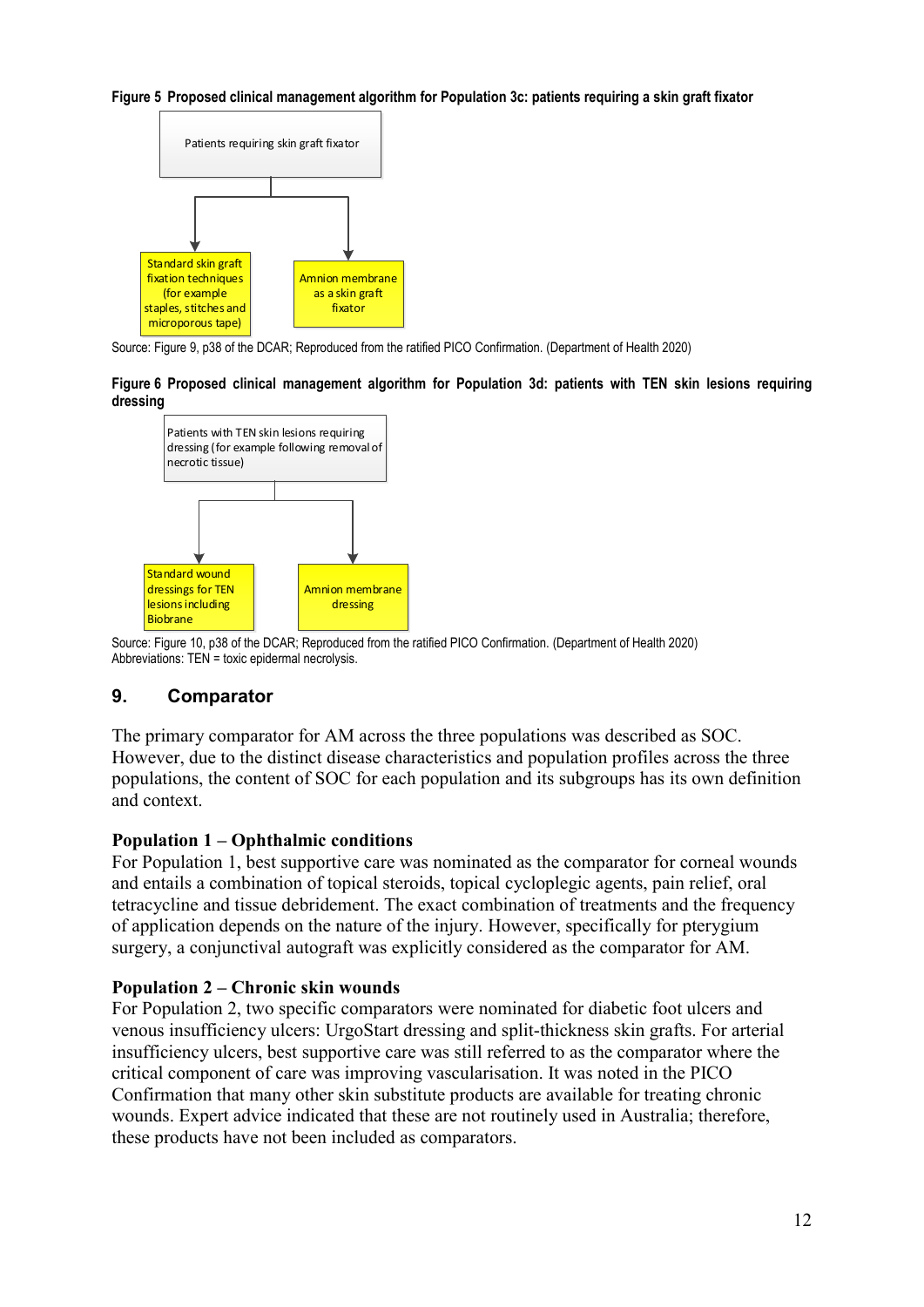### **Population 3 – Acute skin wounds**

For Population 3, separate comparators are nominated for the four different subpopulations. For burns patients (subpopulation 3a), dermal substitutes are the most relevant comparator to AM. For patients with graft donor site wounds (subpopulation 3b), standard wound dressing was suggested as the most appropriate comparator. For patients requiring skin graft fixator (subpopulation 3c), traditional fixation techniques, including staples, stitches, and microporous tapes, are considered the appropriate comparator for AM. Lastly, for patients with toxic epidermal necrolysis (subpopulation 3d), Biobrane, a skin substitute used in Australia for superficial burn injuries, was considered the appropriate comparator.

### **10. Comparative safety**

#### **Population 1 – Ophthalmic conditions**

Fifteen randomised controlled trials (RCT) were included for Population 1 which encompassed subpopulations of ocular burns ( $k = 3$ ), pterygium ( $k = 7$ ), and miscellaneous populations of SJS ( $k = 1$ ), persistent epithelial defects (PEDs;  $k = 1$ ), non-viral infectious keratitis ( $k= 1$ ), and scleral and corneal thinning ( $k = 2$ ). The DCAR considered there was a high level of heterogeneity across the 15 included RCTs in the context of patient population and SOC. Patient age, sex ratio, disease aetiology, and follow up time varied greatly across studies. SOC was also heterogeneous across studies ranging from topical treatments to various surgeries (e.g. tarsorrhaphy and conjunctival autograft).

The DCAR considered the evidence was limited within Population 1 due to the heterogeneity of the included studies. Varying populations and comparators caused challenges in making comparisons across studies. Furthermore, the studies usually had short follow up periods.

#### *Adverse events and complications*

In the 15 included studies, serious adverse events were rarely reported. Among trials where safety outcomes were investigated and reported, there were non-significant increases in reported adverse events in the AM group compared to the SOC group (Table 2). The most common safety concerns were mild, treatable, and generally resolved when the study concluded. Irrespective of the sub-group, most commonly reported safety concerns were corneal and conjunctival vascularisation or inflammation. Second to this was the development of symblepharon. Consistent with the RCTs, pain was considered a safety outcome for the purposes of the DCAR.

- In burns, pain was significantly reduced in patients with moderate burns who received AM compared to SOC; however, there was no difference in patients with severe burns.
- Two studies including patients with pterygium found increased inflammation in the AM transplant group; however, the increase was only significant in one of the studies. There was no difference in complications between groups of this subpopulation.
- Limbal damage was reported from patients who received a conjunctival autograft (SOC). No AM group patients experienced this adverse event. Thus, AM was suggested to be an alternative method for facilitating healing after pterygium surgery. Consequently, limbal damage can be prevented.
- In SJS cases, AM resulted in significantly less corneal and conjunctival vascularisation. Significantly reduced conjunctival congestion was also found for AM treated patients in this subpopulation.

#### **Population 2 – Chronic skin wounds**

Fourteen RCTs investigated chronic skin wounds treatment comparing AM (mainly dehydrated) with SOC. The 14 included studies encompassed subpopulations of diabetic foot ulcers (DFU;  $k = 9$ ) and venous leg ulcers (VLU;  $k = 5$ ). The DCAR considered that patient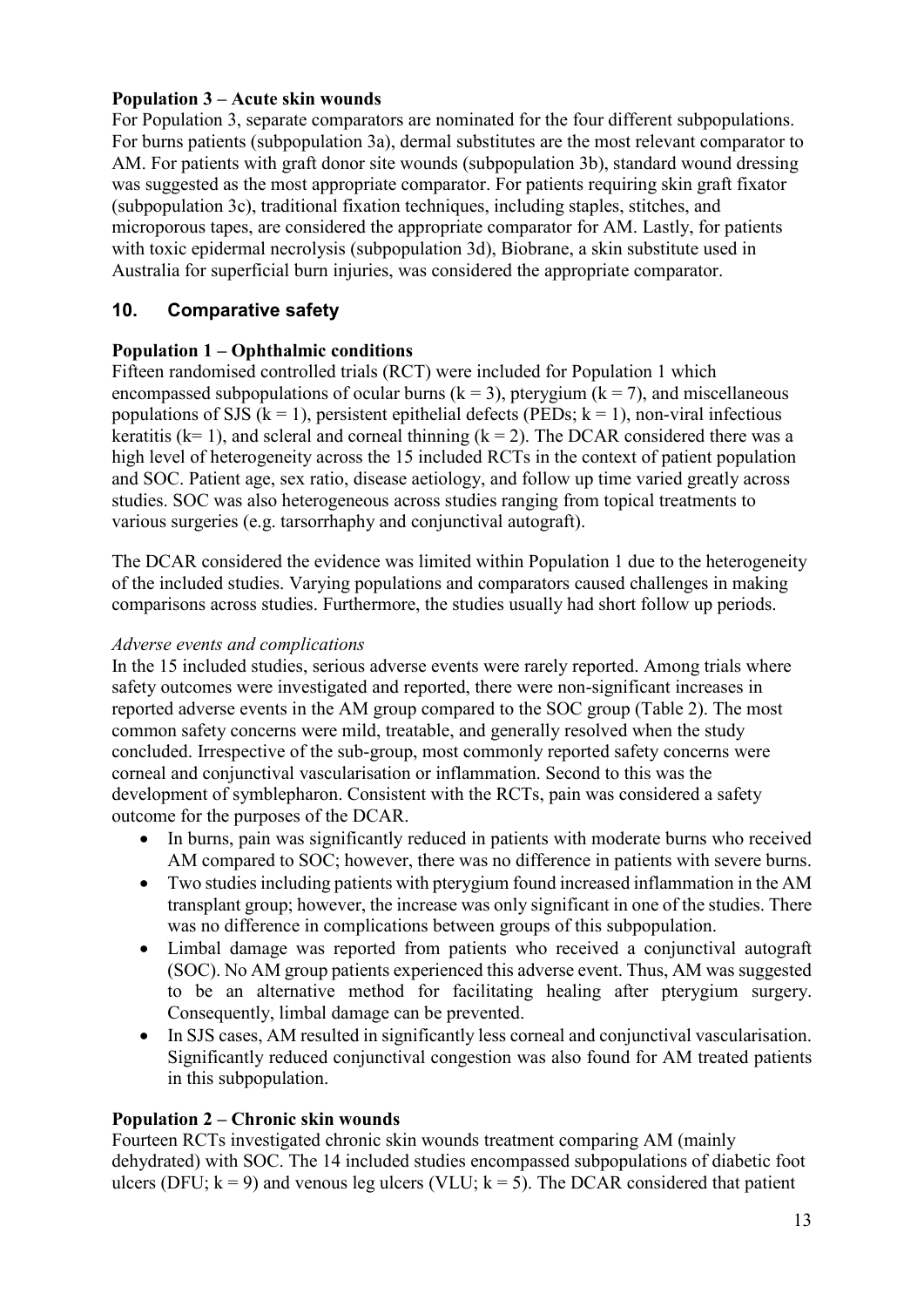baseline characteristics and treatments were homogenous across studies. No relevant studies were identified for arterial insufficiency ulcers, or used split thickness skin graft or UrgoStart dressing as comparators.

The DCAR considered that the evidence indicated that AM was at least as safe as SOC in DFU subpopulation, but uncertainty was found for VLU subpopulation. Across the included RCTs:

- Compared to SOC, AM was safer with reduced adverse events (AE) rates among DFU patients, reduced wound infections, non-life threatening AE, and pain among VLU subpopulation. Fewer withdrawals (attributable to non-healing wounds) were observed for patients receiving AM for both the DFU and VLU subpopulations compared to SOC.
- Equivalent safety for AM compared to SOC was observed in the DFU subpopulation for wound infection, cellulitis, osteomyelitis and withdrawal due to AE.
- Inferior safety of AM compared to SOC was observed in the VLU subpopulation for cellulitis, serious AE and withdrawals due to AE, based on limited evidence.
- Pain was improved in VLU subpopulation receiving AM compared with SOC, but only reported by three studies each using different outcome measures to measure pain.

### **Population 3 – Acute skin wounds**

A total of eight studies were included that compared the effect of AM to SOC therapy in acute wound healing, including burns where patients required dermal substitute before skin grafting can take place ( $k = 3$ ), patients with graft donor site wounds ( $k = 5$ ), and patients who required a skin graft fixator ( $k = 1$ ). A total of 547 patients with a mean age of 25 years participated in the eight studies. General eligibility criteria were patients with no history of cancer, diabetes, immunosuppressive, and cardiovascular conditions. The age range included was between 18 to 60 years with some variations between the RCTs.

Variability of the wounds, SOC, and population in the included RCTs made it difficult to draw a robust conclusion about the safety of AM. Therefore, comparison between the studies, in terms of safety was challenging. Furthermore, the high risk of bias among the eight studies included for this population also downgraded the quality of evidence, which limited the conclusion on safety of AM in acute wounds.

The DCAR considered that the evidence from the eight RCTs shows that:

- Superior safety of AM relevant to SOC therapy was demonstrated across the included trials for this population. Superiority was shown by less pain intensity and fewer wound infections among the AM group participants than those in the SOC group.
- Minor AEs, including loss of electrolytes, blood and serum albumin were reported in two RCTs. The rate of these AEs was higher in the SOC group .
- There were no mortalities associated with the use of AM across the eight studies included for this population. However, one study has reported mortality among participants in the SOC therapy group, which was not due to the treatment used in this study.

### **11. Comparative effectiveness**

#### **Population 1 – Ophthalmic conditions**

A risk of bias assessment of the RCTs was performed for three effectiveness outcomes; visual acuity, wound healing, and disease recurrence. The risk of bias assessment determined a high risk of bias in 11 of the 12 trials that reported visual acuity outcomes. This bias risk was primarily due to poorly described methods on blinding and assessment of the outcome.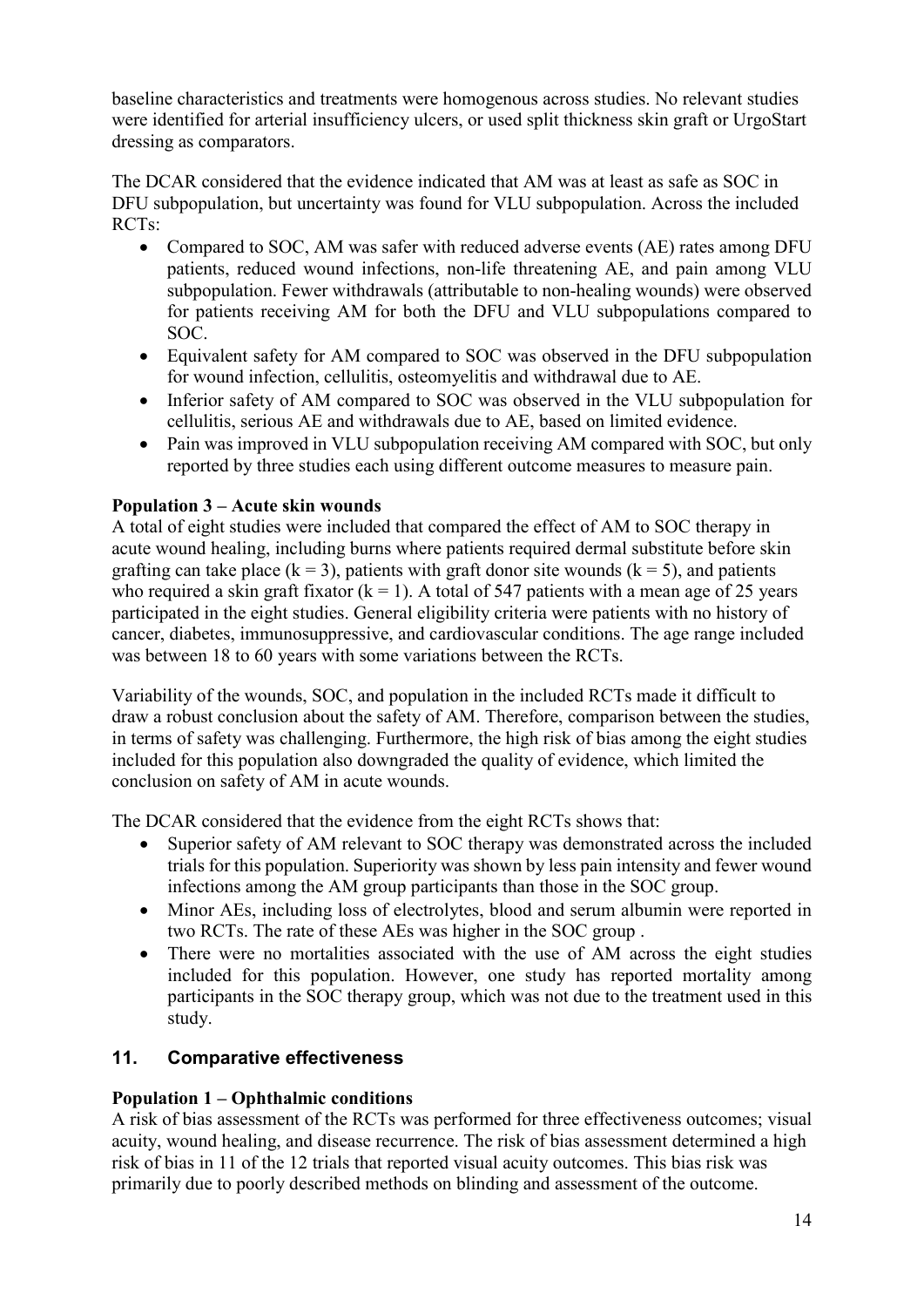Among the ten studies that reported wound healing outcomes, six of them were found to have a high risk of bias and three others were deemed to have some concern. Only one RCT was considered low risk of bias. The cause for risk of bias varied between studies. The most common concerns of bias originated from the methods of measuring the outcome or selection of the reported results.

For RCTs reporting the disease recurrence outcome, five out of eight had a high risk of bias, and two of them were considered to have some concerns whereas only one study was assessed to have a low risk of bias. The inadequate allocation concealment during randomisation and blinding was considered the cause of the high risk of bias. There were also significant concerns regarding the impact of deviations from the intended treatment during the trial.

The DCAR considered that the effectiveness of an AM transplant in individuals with ophthalmic conditions was significantly different across the subpopulations. Generally, the included RCTs showed that AM and SOC had very similar effectiveness across all subpopulations. However, there were still some key differences.

- The included RCTs on burn and pterygium of eyes did not find statistically significant differences for visual acuity between the study arms. Visual acuity was significantly improved by AM treatment for patients with SJS in two studies.
- Both AM and SOC effectively treated corneal thinning; however, the SOC was more effective in restoring corneal thickness. SOC was favoured in patients with persistent epithelial defects for reducing healing time.
- Compared to SOC, AM treatment promoted early epithelialisation in moderate burns (two studies reported significant results).
- Across the seven RCTs which investigated the use of AM for pterygium surgeries compared to SOC, it was found that AM was associated with an increased recurrence of the pterygium (four out of seven studies reported recurrence and two were significant). Further, AM treatment was found not to effectively treat patients with scleral thinning after pterygium surgery with beta therapy.
- <span id="page-14-0"></span>• It was recommended in patients with non-viral infectious keratitis with cases of perforation, a procedure other than AM should be used.

The DCAR considered that based on the benefits and harms reported, it was suggested that, relative to SOC, AM safety and effectiveness are uncertain due to contradictory reported outcomes among the evidence base. All outcomes were found to have a high risk of bias and the quality of evidence was very low [\(Table 3\)](#page-14-0).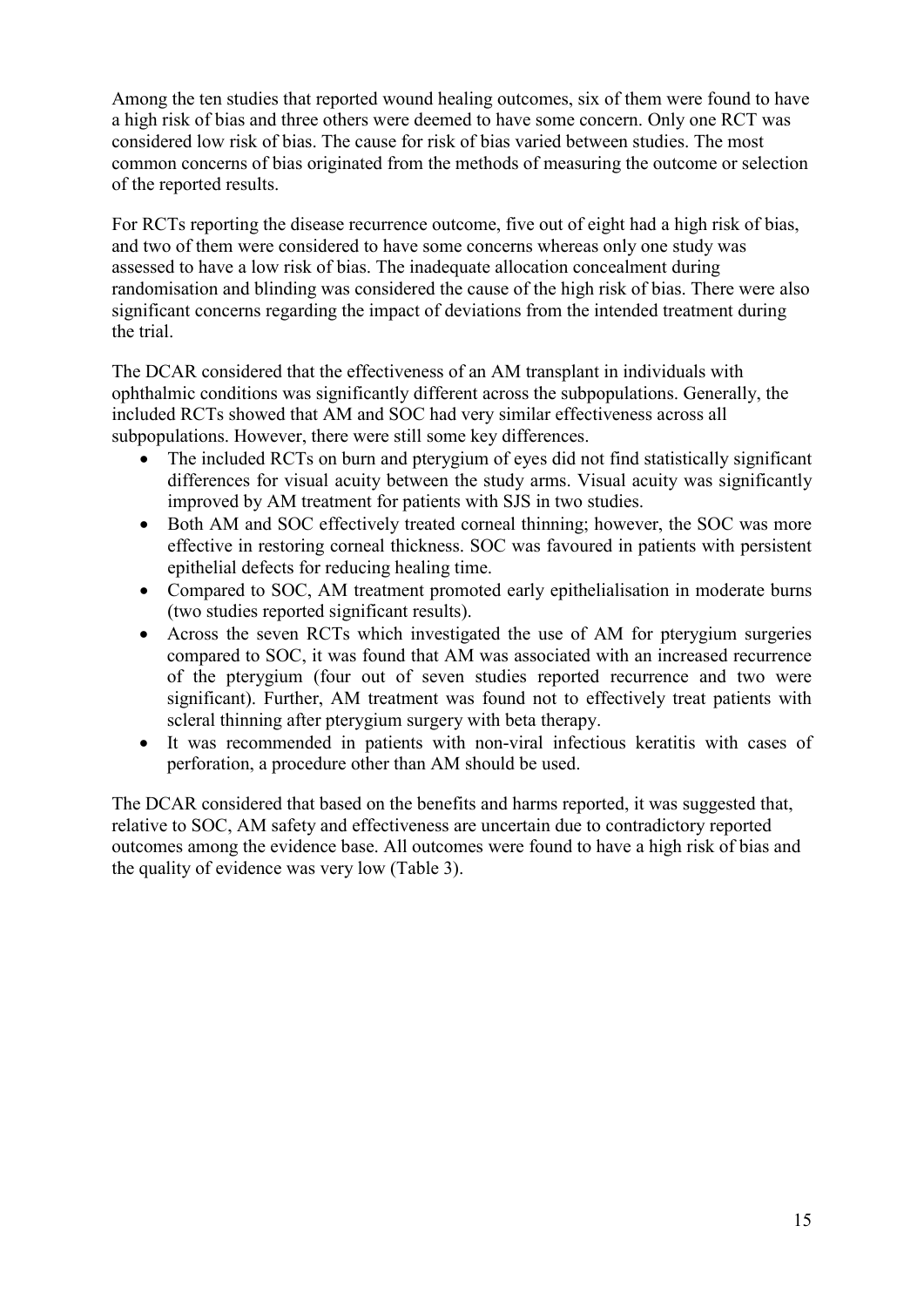|  | Table 2 GRADE assessment of AM compared to SOC for ophthalmic conditions |  |  |  |
|--|--------------------------------------------------------------------------|--|--|--|
|--|--------------------------------------------------------------------------|--|--|--|

| <b>Outcomes</b>                                                                                                                      | Nº of<br>participants<br>(studies) | <b>Certainty of</b><br>the evidence<br>(GRADE) | <b>Relative</b><br>effect<br>(95% CI) | Anticipated<br>absolute effects<br><b>Risk with SOC</b> | Anticipated<br>absolute effects<br><b>Risk difference with</b><br>AM |
|--------------------------------------------------------------------------------------------------------------------------------------|------------------------------------|------------------------------------------------|---------------------------------------|---------------------------------------------------------|----------------------------------------------------------------------|
| <b>Effectiveness outcomes</b>                                                                                                        |                                    |                                                |                                       |                                                         |                                                                      |
| Visual acuity assessed with<br>Snellen or logMAR chart                                                                               | 665<br>$(12$ RCTs)                 | $\Theta$ OOO<br><b>VERY LOW</b><br>a,b,c,d,e   |                                       | not pooled                                              | not pooled                                                           |
| Wound healing assessed<br>by re-epithelialisation time,<br>change in defect size,<br>wound healing rate, TBUT,<br>Schirmer test time | 603<br>(11 RCTs)                   | $\oplus$ OO<br><b>VERY LOW</b><br>c,d,e,f,g    |                                       | not pooled                                              | not pooled                                                           |
| Recurrence assessed with<br>Prabhasawat et al. grading<br>system (pterygium) or<br>reappearance of disease<br>(epithelial defects)   | 742<br>(8 RCTs)                    | $\oplus$ OO<br><b>VERY LOW</b><br>c.d.h        |                                       | not pooled                                              | not pooled                                                           |
| <b>Safety outcomes</b>                                                                                                               |                                    |                                                |                                       |                                                         |                                                                      |
| Safety<br>Adverse events assessed<br>by ophthalmic examination                                                                       | 1,077<br>$(15$ RCTs)               | $\Theta$ OOO<br><b>VERY LOW</b><br>d,i,j,k     |                                       | not pooled                                              | not pooled                                                           |
| Safety<br>Pain assessed by<br>subjective patient reporting                                                                           | 159<br>(3 RCTs)                    | $\oplus$ OO<br><b>VERY LOW</b><br>d, l, m, n   |                                       | not pooled                                              | not pooled                                                           |

Source: Table 41, p109 of the DCAR

Explanations:

a. High risk of bias overall. Bias in the measurement of visual acuity as an outcome was the most consistent critical concern. The assessment of visual acuity was not well defined for most trials, outcome assessors were infrequently blinded to the intervention received, knowledge which could, and most likely would, impact the subjective comparative assessment of visual acuity.

b. Although all studies reported the final value in logMAR units, some studies measured UCVA, some BCVA, and some didn't report which. Although most studies favoured neither intervention, some significantly favoured amnion membrane

c. Some studies reported outcomes by eyes, some by participants, some by pterygia

d. Based on definitions outlined by Pollock et al. 2016

e. There were many time points where the outcome was measured, however results were not published.

f. High risk of bias overall. There are significant concerns regarding how the amnion membrane as the intended treatment was undertaken during the trial. It is unclear how the breach of the blinding could impact on the comparative safety and effectiveness. Blinding during allocation, and of patients and outcome assessors was uncommon. However, the measurement of wound healing is generally objective, bias is introduced when blinding is not performed during data analysis

g. Considered not serious, however, notable two of eleven studies assessed wound healing by the indirect methods tear film break up time and Schirmers test. Similar techniques were used for the remaining studies.

h. High risk of bias overall. Reasons for potential bias were mixed across the trials. Reporting related to the concealment of allocation during the randomisation process and blinding of patients and the surgical team was frequently inadequate. Trials were not consistently registered, and pre-specified outcomes (particularly around time to follow up) were inconsistent

i. Suspected high risk of bias. All other outcomes and most studies were concluded with a high risk of bias due to experimental design. Additionally, the outcome was usually measured by ophthalmic examination (unblinded)

j. Most adverse events were not specified in methods but were discovered in follow up examinations. High level of heterogeneity in reported safety outcomes

k. Considered not serious, however, notably here was usually no clear method of measurement. The reported outcome was based on statements from follow up examinations

l. High risk of bias in study designs and outcome measures

m. Non-consensus on favouring of intervention.

n. Subjectively measured by patient reporting.

#### **Population 2 – Chronic skin wounds**

The three effectiveness outcomes were assessed for risk of bias: complete healing, time to complete healing and wound size reduction. For the outcome of complete healing, the risk of bias assessment determined a low to moderate risk of bias in nine out of the 14 trials. The main concerns of biases were associated with the inadequate blinding of outcome assessors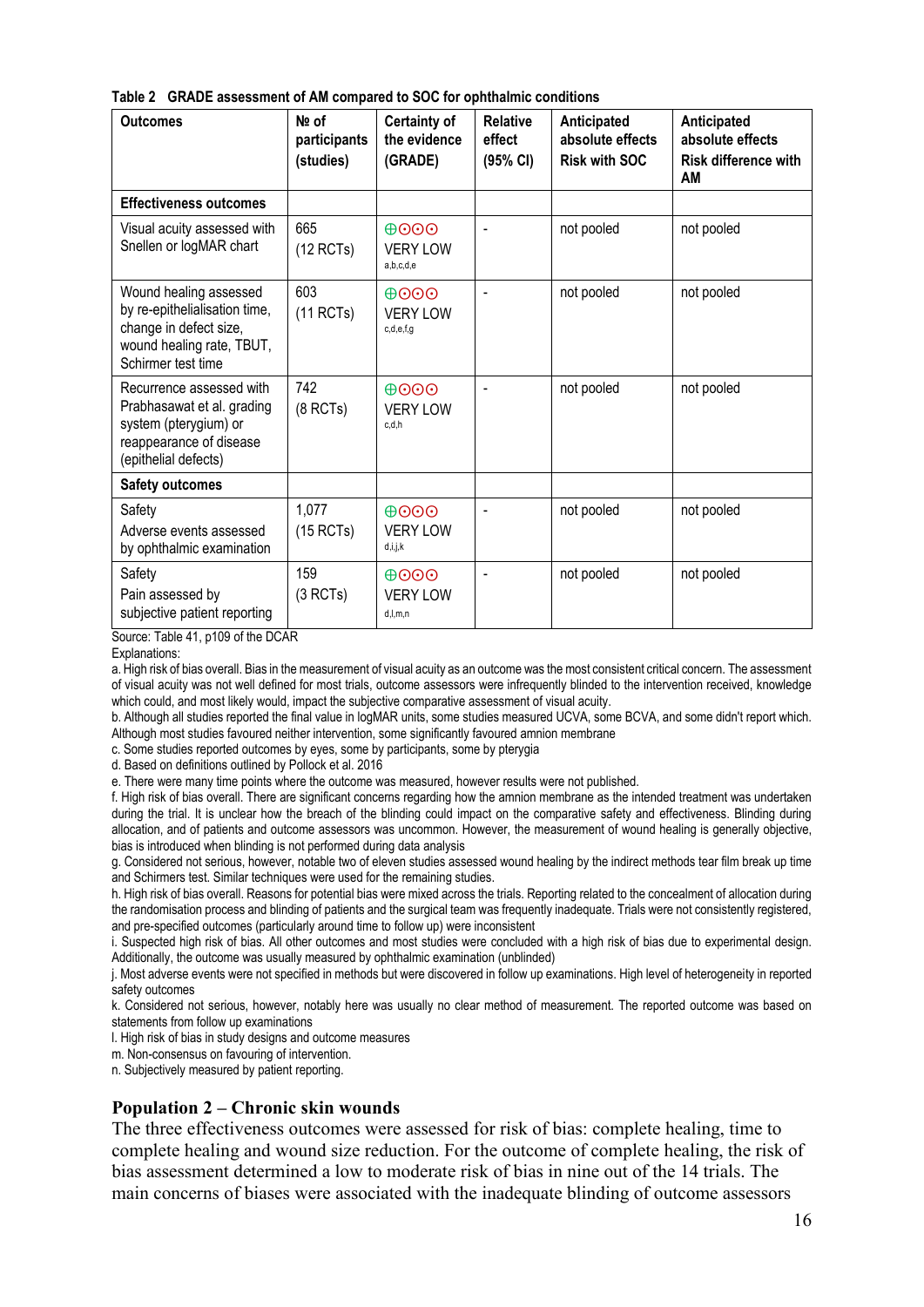and deviation from the intended intervention. Time to heal, reported in seven studies, was considered to have some concerns in five studies and of high risk of bias in two. Wound size reduction was associated with some risk of bias in five out of seven studies. The remaining two studies were assessed as high risk due to insufficient information related to missing outcome data.

In general, the DCAR considered that the evidence indicated that AM was more effective than SOC for both DFU and VLU subpopulations.

- Superior effectiveness of AM compared to SOC was demonstrated for complete healing, time to heal, wound size reduction and partial healing in both subpopulations.
- Equivalent effectiveness for AM compared to SOC was shown for recurrence in the DFU subpopulation.
- <span id="page-16-0"></span>• Complete healing was the most reported outcome (11/14 studies), regardless of the subpopulation.

Based on the benefits and harms reported in the evidence base for DFU [\(Table 4\)](#page-16-0) and VLU [\(Table 5\)](#page-17-0), relative to SOC, the effectiveness outcomes favour AM for both subpopulations. In contrast, safety outcomes are uncertain for DFU and VLU subpopulations respectively noting that there was only low quality of evidence available to support the conclusion on safety for VLU subpopulation.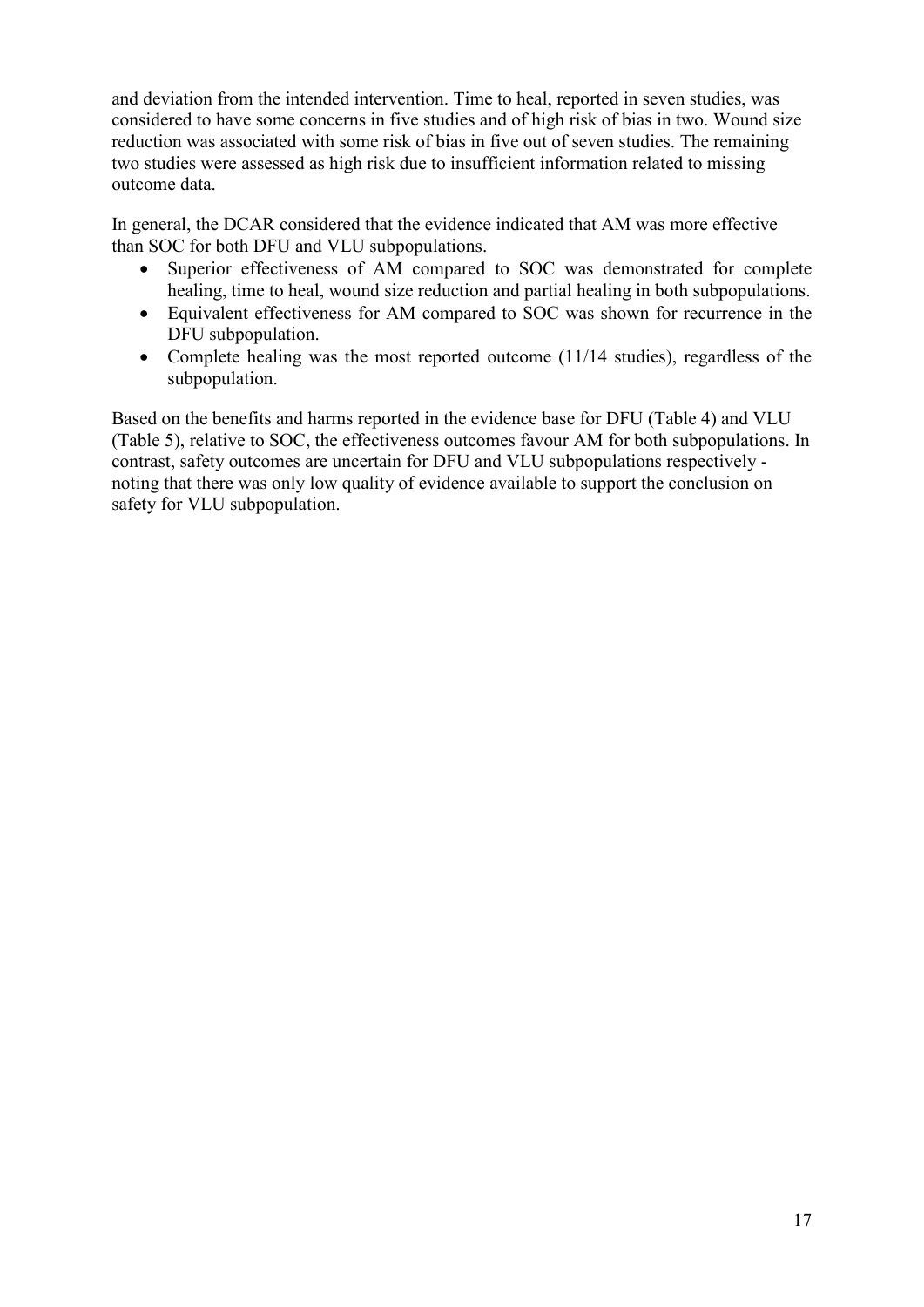#### **Table 3 AM compared to SOC for DFU**

| <b>Outcomes</b>                                                    | Nº of<br>participants<br>(studies) | <b>Certainty of</b><br>the evidence<br>(GRADE)           | Relative<br>effect<br>(95% CI)              | Anticipated<br>absolute effects<br><b>Risk with SOC</b> | <b>Anticipated absolute</b><br>effects<br><b>Risk difference with AM</b> |
|--------------------------------------------------------------------|------------------------------------|----------------------------------------------------------|---------------------------------------------|---------------------------------------------------------|--------------------------------------------------------------------------|
| <b>Effectiveness outcomes</b>                                      |                                    |                                                          |                                             |                                                         |                                                                          |
| Complete healing<br>Follow-up 6 to 16 weeks                        | 457<br>(7 RCTs)                    | ⊕⊕⊕⊙<br><b>MODERATE</b><br>a,b,c,d,e                     | RR 1.99<br>$(1.47 \text{ to } 2.70)$        | 306 per 1,000                                           | 306 more per 1,000<br>(145 more to 525 more)                             |
| Recurrence<br>Follow-up 6 to 12 weeks                              | 287<br>(3 RCTs)                    | $\oplus\oplus\odot$<br>LOW b,c,f,g                       | RR 0.99<br>$(0.22 \text{ to } 4.46)$        | 112 per 1,000                                           | 1 fewer per 1,000<br>(87 fewer to 387 more)                              |
| Partial healing<br>Follow-up 4 to 6 weeks                          | 154<br>(2 RCTs)                    | $\oplus \oplus \oplus \odot$<br><b>MODERATE</b><br>c,g,h |                                             | mean partial<br>healing 0                               | 0<br>(0 to 0)                                                            |
| Time to heal<br>Follow-up 6 to 12 weeks                            | 272<br>(4 RCTs)                    | $\oplus\oplus\odot$<br>$LOW$ a,b,g,k                     |                                             | U                                                       | mean time to heal MD = -24.70 lower<br>(-35.5 lower to -13.9 lower)      |
| Wound size reduction<br>Follow-up 6 to 12 weeks                    | 65<br>(2 RCTs)                     | $\oplus\oplus\odot$<br>LOW a,b                           |                                             | mean wound size<br>reduction 0                          | $MD = 60.28$ higher<br>(37.43 higher to 83.13<br>higher)                 |
| <b>Safety outcomes</b>                                             |                                    |                                                          |                                             |                                                         |                                                                          |
| Cellulitis<br>Follow-up 6 to 12 weeks                              | 284<br>(3 RCTs)                    | $\oplus \oplus \odot \odot$<br>LOW b,c,f,g               | RR 0.80<br>$(0.34 \text{ to } 1.87)$        | 76 per 1,000                                            | 15 fewer per 1,000<br>(50 fewer to 66 more)                              |
| Wound infection<br>Follow-up 6 to 12 weeks                         | 426<br>(4 RCTs)                    | $\oplus\oplus\odot$<br>LOW b,c,f,g                       | RR 0.67<br>$(0.35 \text{ to } 1.30)$        | 107 per 1,000                                           | 35 fewer per 1,000<br>(70 fewer to 32 more)                              |
| Osteomyelitis<br>Follow-up 6 to 12 weeks                           | 329<br>(3 RCTs)                    | $\oplus \oplus \odot \odot$<br>LOW b,c,f,g               | <b>RR 1.74</b><br>$(0.36 \text{ to } 8.43)$ | 12 per 1,000                                            | 9 more per 1,000<br>(8 fewer to 89 more)                                 |
| Non-life-threatening<br>adverse events<br>Follow-up 6 to 12 weeks  | 478<br>(8 RCTs)                    | $\oplus\oplus\odot$<br>LOW a,b,i                         |                                             | mean non-life<br>threatening<br>adverse events 0        | 0<br>(0 to 0)                                                            |
| Serious adverse events<br>Follow-up 12 weeks                       | 287<br>(4 RCTs)                    | $\oplus\oplus\odot$<br>LOW a,b,g,ij                      |                                             | mean serious<br>adverse events 0                        | 0<br>(0 to 0)                                                            |
| Withdrawals due to<br>adverse events<br>Follow-up 6 to 12 weeks    | 219<br>(4 RCTs)                    | $\oplus \oplus \odot \odot$<br>LOW a,g,i                 |                                             | mean withdrawals<br>due to adverse<br>events 0          | 0<br>(0 to 0)                                                            |
| Withdrawals due to non-<br>healed wound<br>Follow-up 6 to 12 weeks | 255<br>(5 RCTs)                    | $\oplus \oplus \oplus \odot$<br><b>MODERATE</b><br>a,b,c |                                             | mean withdrawals<br>due to non-healed<br>wound 0        | 0<br>(0 to 0)                                                            |

Source: Table 42, p112 of the DCAR

Explanation

a. no blinding: patients, personnel or outcome

b. not all patients included in the analysis - withdrawal at mid-study period usually to seek alternative treatment or because of AE [more often in SOC group] - missing outcome data, could impact true value [especially in SOC group]

c. comparator [SOC] maybe not the one that will be used all the time in real life [UrgoStart, in less extent skin graft]

d. large effect size or CI

e. one study at specific time point

f. CI spans to benefit and harm - size effect

g. few studies and, or low sample size

h. no patient withdrawals at this point - occurred just after this outcome

i. no definition or info on how it's measured

<span id="page-17-0"></span>j. significant p-value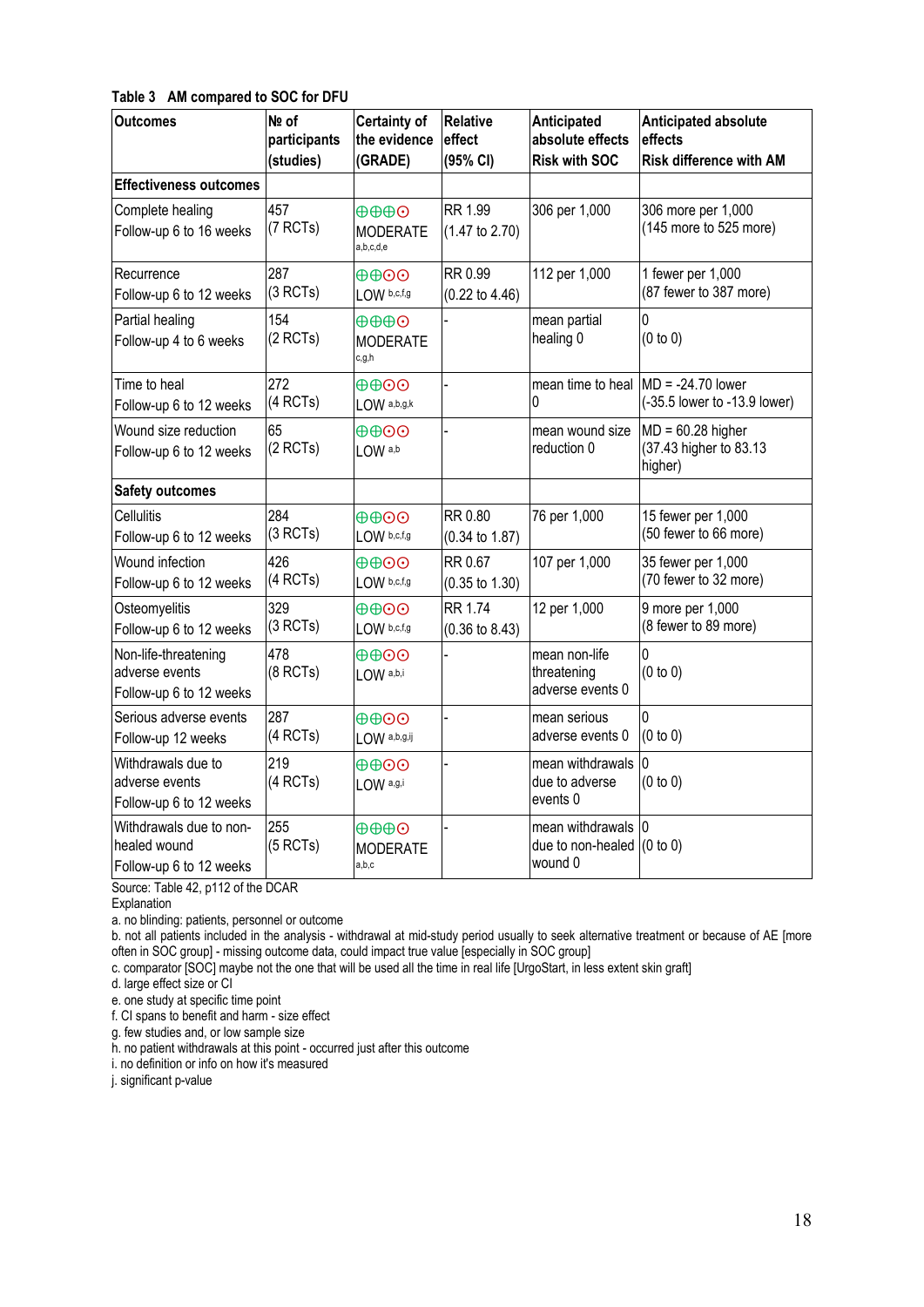**Table 4 AM compared to SOC for VLU**

| <b>Outcomes</b>                                                         | Nº of<br>participants<br>(studies) | <b>Certainty of</b><br>the evidence<br>(GRADE)        | <b>Relative</b><br>effect<br>(95% CI) | <b>Anticipated absolute</b><br>effects<br><b>Risk with SOC</b> | Anticipated absolute<br>effects<br><b>Risk difference with AM</b> |
|-------------------------------------------------------------------------|------------------------------------|-------------------------------------------------------|---------------------------------------|----------------------------------------------------------------|-------------------------------------------------------------------|
| <b>Effectiveness</b>                                                    | outcomes                           |                                                       |                                       |                                                                |                                                                   |
| Complete healing<br>Follow-up 3 to 16<br>weeks                          | 437<br>(4 RCTs)                    | $\oplus$ OO<br><b>VERY LOW</b><br>a,b,c               | RR 1.60<br>(1.35)<br>1.90)            | 403 per 1,000                                                  | 242 more per 1,000<br>(262 fewer to 363 more)                     |
| Partial healing<br>Follow-up 4<br>weeks                                 | 84<br>(1 RCT)                      | $\oplus$ $\oplus$ $\odot$<br>LOW c,d,e                | $\blacksquare$                        | not pooled                                                     | not pooled                                                        |
| Time to heal<br>follow-up 8<br>weeks                                    | 25<br>(1 RCT)                      | $\Theta$ OOO<br><b>VERY LOW</b><br>a,c,d,e            | $\qquad \qquad \blacksquare$          | not pooled                                                     | not pooled                                                        |
| Wound size<br>reduction<br>Follow-up 3 to 8<br>weeks                    | 218<br>(3 RCTs)                    | $\oplus \oplus \oplus \odot$<br>MODERATE <sup>e</sup> | $\blacksquare$                        | not pooled                                                     | not pooled                                                        |
| <b>Safety</b>                                                           | outcomes                           |                                                       |                                       |                                                                |                                                                   |
| Wound infection<br>Follow-up 3 to 8<br>weeks                            | 284<br>(2 RCTs)                    | $\oplus$ $\oplus$ $\odot$<br>LOW a,c,e                | RR 0.23<br>$(0.12$ to<br>0.44)        | 466 per 1,000                                                  | 359 fewer per 1,000<br>(410 fewer to 261 fewer)                   |
| Cellulitis<br>Follow-up 4<br>weeks                                      | 84<br>(1 RCT)                      | $\oplus$ $\oplus$ $\odot$<br>LOW c,e                  |                                       | not pooled                                                     | not pooled                                                        |
| Non-life<br>threatening<br>adverse events<br>Follow-up 3 to 12<br>weeks | 393<br>(3 RCTs)                    | $\Theta$ OOO<br><b>VERY LOW</b><br>a,c,e,f            | not<br>estimable                      | 479 per 1,000                                                  | 479 fewer per 1,000<br>(479 fewer to 479 fewer)                   |
| Serious adverse<br>events<br>Follow-up 12<br>weeks                      | 109<br>(1 RCT)                     | $\oplus$ $\oplus$ $\odot$<br>LOW a,c                  | not<br>pooled                         | not pooled                                                     | not pooled                                                        |
| Withdrawals due<br>to adverse events<br>Follow-up 4<br>weeks            | 84<br>(1 RCT)                      | $\oplus$ $\oplus$<br>LOW <sub>c,e</sub>               | not<br>pooled                         | not pooled                                                     | not pooled                                                        |
| Withdrawals due<br>to non-healed<br>wound<br>Follow-up 12<br>weeks      | 109<br>(1 RCT)                     | $\oplus$ $\oplus$ $\odot$<br>LOW c,e                  | not<br>pooled                         | not pooled                                                     | not pooled                                                        |
| Pain<br>Follow-up 3 to 8<br>weeks                                       | (3 RCTs)                           | $\oplus$ $\oplus$ $\odot$<br>LOW <sup>a</sup>         | $\blacksquare$                        | not pooled                                                     | not pooled                                                        |

Source: Table 43, p113 of the DCAR

Explanations

a. Missing outcomes, deviations from interventions and/or outcome measurement

b. Non significative p-value, high  $1^2$  and large effect size or CI

c. Few studies, and or small sample size

d. Comparator maybe not the one that will be used all the time in real life [UrgoStart, in less extent skin graft]

e. No blinding: patients, personnel or outcome

f. Studies didn't show the same type of results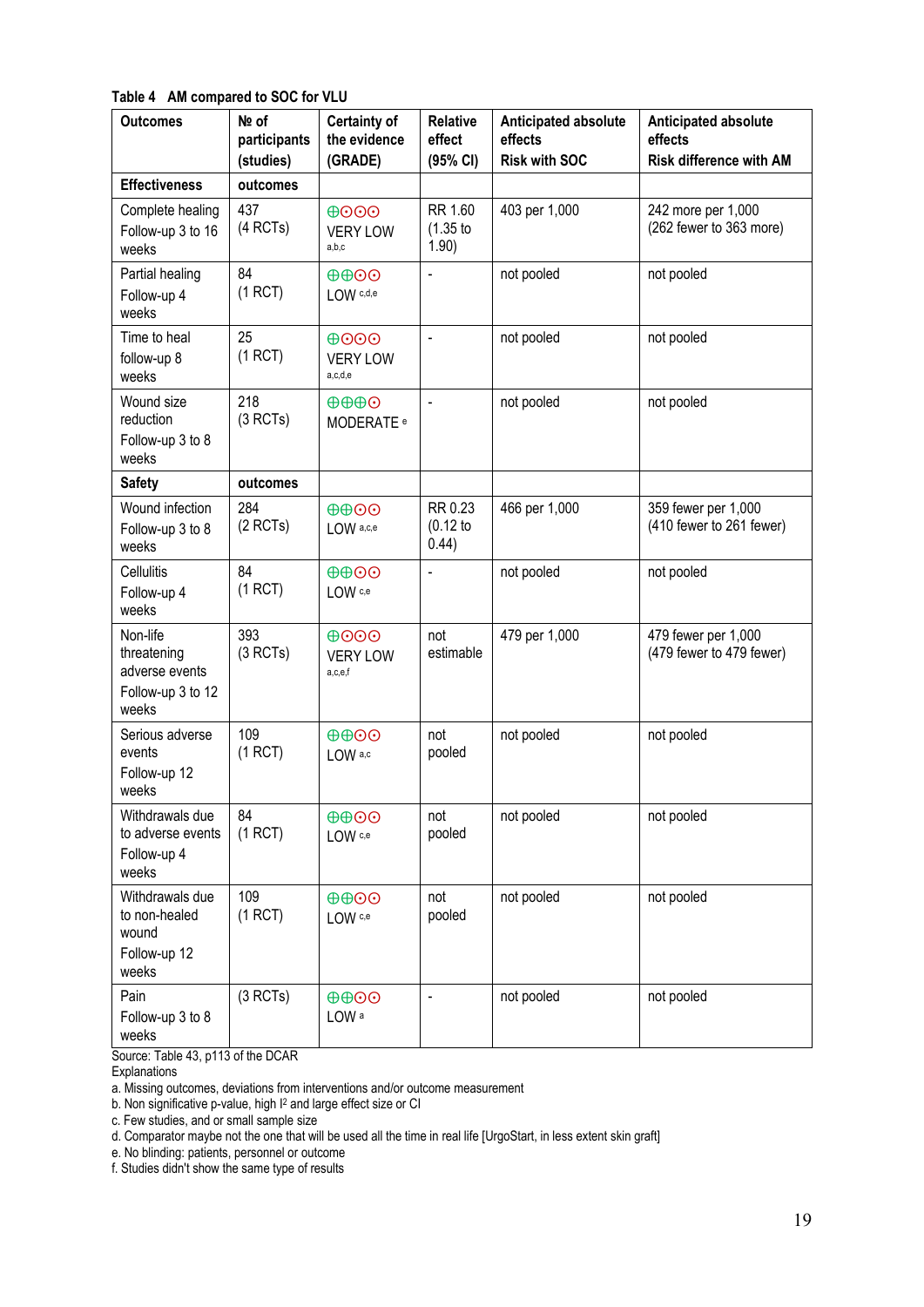#### **Population 3 – Acute skin wounds**

Assessment of the comparative efficacy of AM was challenging due to the variability of wounds, SOC, population and the way the included RCTs reported various wound healing parameters, including wound healing periods and time between AM and skin graft. Furthermore, the high risk of bias among the eight studies included for this population also downgraded the quality of evidence, which limited the conclusion on safety of AM in acute wounds.

The DCAR considered that the evidence from the eight RCTs, showed that:

- AM had superior effectiveness compared to SOC therapy. Superiority was demonstrated by accelerated wound healing and epithelialisation and reduced time to skin grafting.
- AM promoted a more rapid development of granulation tissue. Development of granulation tissue was a secondary intention that helps the wound healing process.
- AM reduced the length of hospital stay compared with the SOC group.

Overall, the DCAR considered that the quality of evidence supporting the effectiveness and safety of AM in the treatment of acute wounds was low [\(Table 6\)](#page-19-0). Therefore, the confidence in the effect estimated was limited, and the true effect may be substantially different from the estimate of the effect. However, based on the benefits and harms reported in the evidence base summarised above, AM has superior safety and effectiveness compared with SOC.

| <b>Outcomes</b>                                                                                                                                                                                                                                            | Nº of<br>participants<br>(studies) | <b>Certainty</b><br>of the<br>evidence<br>(GRADE) | <b>Relative</b><br>effect<br>(95% CI) | Anticipated<br>absolute<br>effects<br><b>Risk with SOC</b> | Anticipated<br>absolute effects<br><b>Risk difference</b><br>with AM |
|------------------------------------------------------------------------------------------------------------------------------------------------------------------------------------------------------------------------------------------------------------|------------------------------------|---------------------------------------------------|---------------------------------------|------------------------------------------------------------|----------------------------------------------------------------------|
| <b>Effectiveness outcomes</b>                                                                                                                                                                                                                              |                                    |                                                   |                                       |                                                            |                                                                      |
| Wound healing (time to heal)<br>Assessed with time to wound<br>healing and epithelisation, and<br>wound size reduction                                                                                                                                     | 374<br>(6 RCTs)                    | $\oplus$ $\oplus$ $\odot$<br>LOW a,b,c            | $\overline{\phantom{a}}$              | not pooled                                                 | not pooled                                                           |
| Time for wounds to be ready for<br>skin graft<br>Assessed with growth of granulation<br>tissue, wound starting to heal before<br>skin graft could take place                                                                                               | 443<br>(3 RCTs)                    | $\oplus\oplus\odot$<br>LOW <sup>d</sup>           | $\overline{\phantom{a}}$              | not pooled                                                 | not pooled                                                           |
| <b>Safety outcomes</b>                                                                                                                                                                                                                                     |                                    |                                                   |                                       |                                                            |                                                                      |
| Pain<br>Assessed with pain score (0-10),<br>pain scale (0-10)                                                                                                                                                                                              | 456<br>(6 RCTs)                    | $\oplus$ $\oplus$ $\odot$<br>LOW <sup>e</sup>     | $\overline{\phantom{a}}$              | not pooled                                                 | not pooled                                                           |
| Infection<br>Assessed with local signs of<br>infection (oedema, redness,<br>discharge, odour, irritation),<br>systemic signs of infection (fever,<br>tachycardia, blood leucocyte count)<br>$O_{\text{e}, \text{max}}$ , Table $AA$ , a $AA$ E af the DOAD | 128<br>(3 RCTs)                    | $\oplus$ $\oplus$ $\odot$<br>LOW f,g,h            |                                       | not pooled                                                 | not pooled                                                           |

<span id="page-19-0"></span>**Table 5 AM compared to SOC for acute wounds**

Source: Table 44, p115 of the DCAR

**Explanations** 

a. Bias arising from measurement of the outcome and selection of the reported results

b. Some concerns relevant to randomisation process and bias due to deviations from intended intervention.

c. Small sample sizes recruited across the RCTs

d. High risk of bias arising from randomisation process, measurement of the outcome, and selection of the reported outcome.

e. High risk of bias arising from randomisation process, measurement of the outcome, and selection of the reported outcome.

f. High risk of bias arising from measurement of the outcome and selection of the reported outcome.

g. Some concerns relevant to randomisation process, missing outcome data, and deviations from intended intervention.

h. Small sample sizes recruited across the RCTs.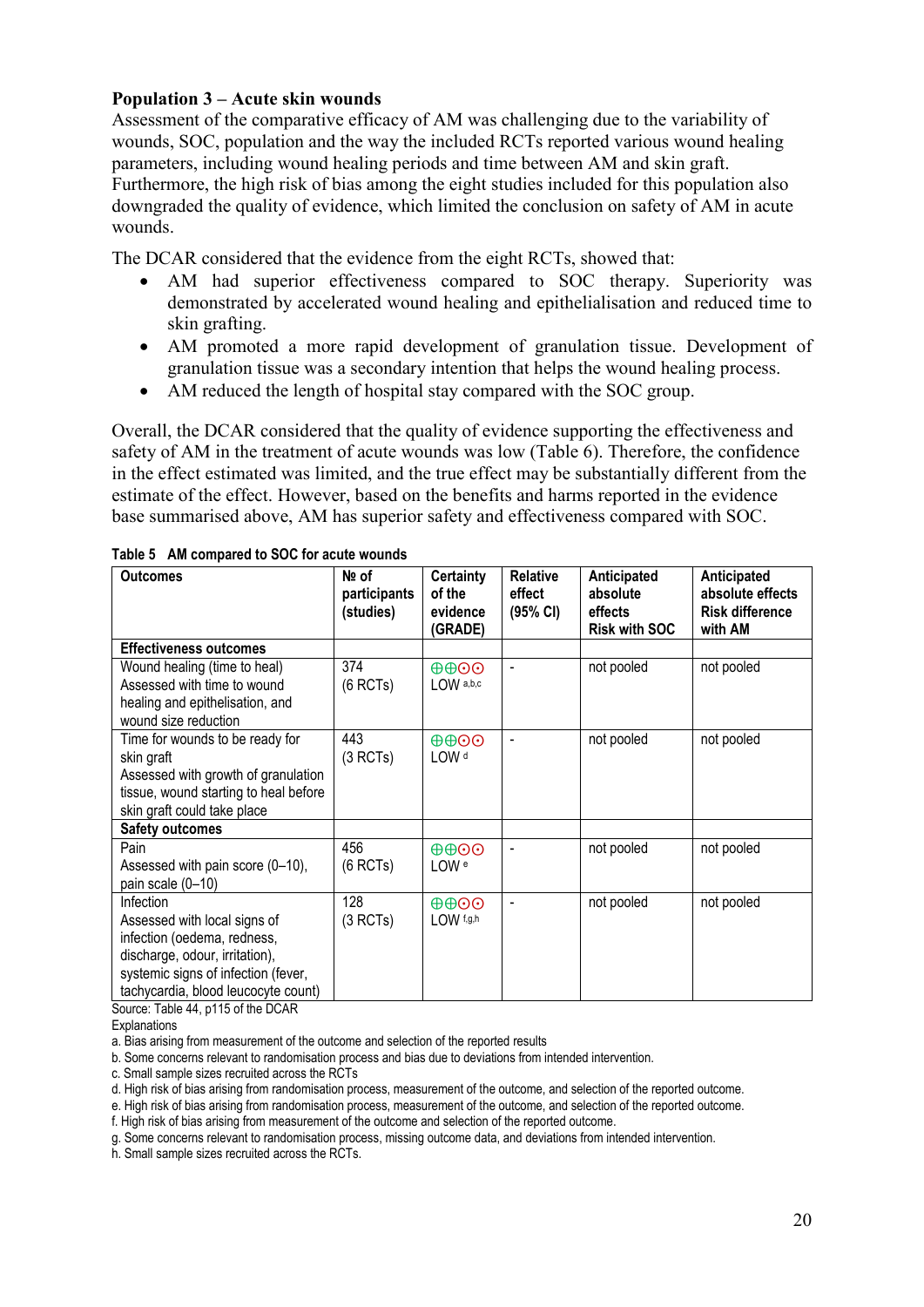### **Clinical claim**

The applicant made the following clinical claims about AM uses:

- Cryopreserved AM may have better efficacy than dehydrated.
- Cryopreserved AM is non-inferior to other forms of AM.
- For Population 1 and 2, compared to SOC, AM has superior for effectiveness and non-inferior for safety.
- For Population 3, compared to SOC, AM has non-inferior for effectiveness and noninferior for safety.

The DCAR noted a lack of direct evidence comparing AM with the PICO defined comparator prevented the assessment of the first two clinical claims.

On the basis of the evidence profile (discussed above), it is suggested that, relative to SOC:

- for Population 1, AM safety and effectiveness are uncertain,
- for Population 2, AM has uncertain safety and superior effectiveness, and
- for Population 3, AM has superior safety and effectiveness compared with SOC.

#### **12. Economic evaluation**

The DCAR noted that AM can be applied to a wide range of indications across many different patient populations and subgroups of indications. Due the complexity and the heterogeneity in the subpopulations within each of the three populations and concerns regarding the limitations and poor quality of data in Population 1 and 3, it was not considered feasible to the cost-effectiveness of AM with its comparator for all three populations. Based on the clinical evidence reviewed and clinician advice that the use of AM to treat DFU (diabetic foot ulcers) as an area of considerable potential uptake in the event of PL listing, the DFU from Population 2 was considered the appropriate modelling target.

<span id="page-20-0"></span>A cost-utility analysis [\(Table 7\)](#page-20-0) was undertaken to compare AM to a SOC among DFU patients with failed treatment. Key economic assumptions, including transition from uncomplicated DFUs to no DFUs were derived from healing rates in the four  $\text{RCTs}^4$  $\text{RCTs}^4$  with 12week follow-up. Probabilities of infected DFUs transitioning to amputation and death were taken from the Australian DFU model developed by Cheng and colleagues (Cheng et al.  $2017^5$  $2017^5$ ).

<span id="page-20-1"></span> <sup>4</sup> Zelen et al. 2016, Lavery et al. 2014, DiDomenico et al. 2018 and Tettelbach et al. 2019

<span id="page-20-2"></span><sup>5</sup> Cheng, Q et al. (2017) *International Wound Journal*. 14(4):616-28.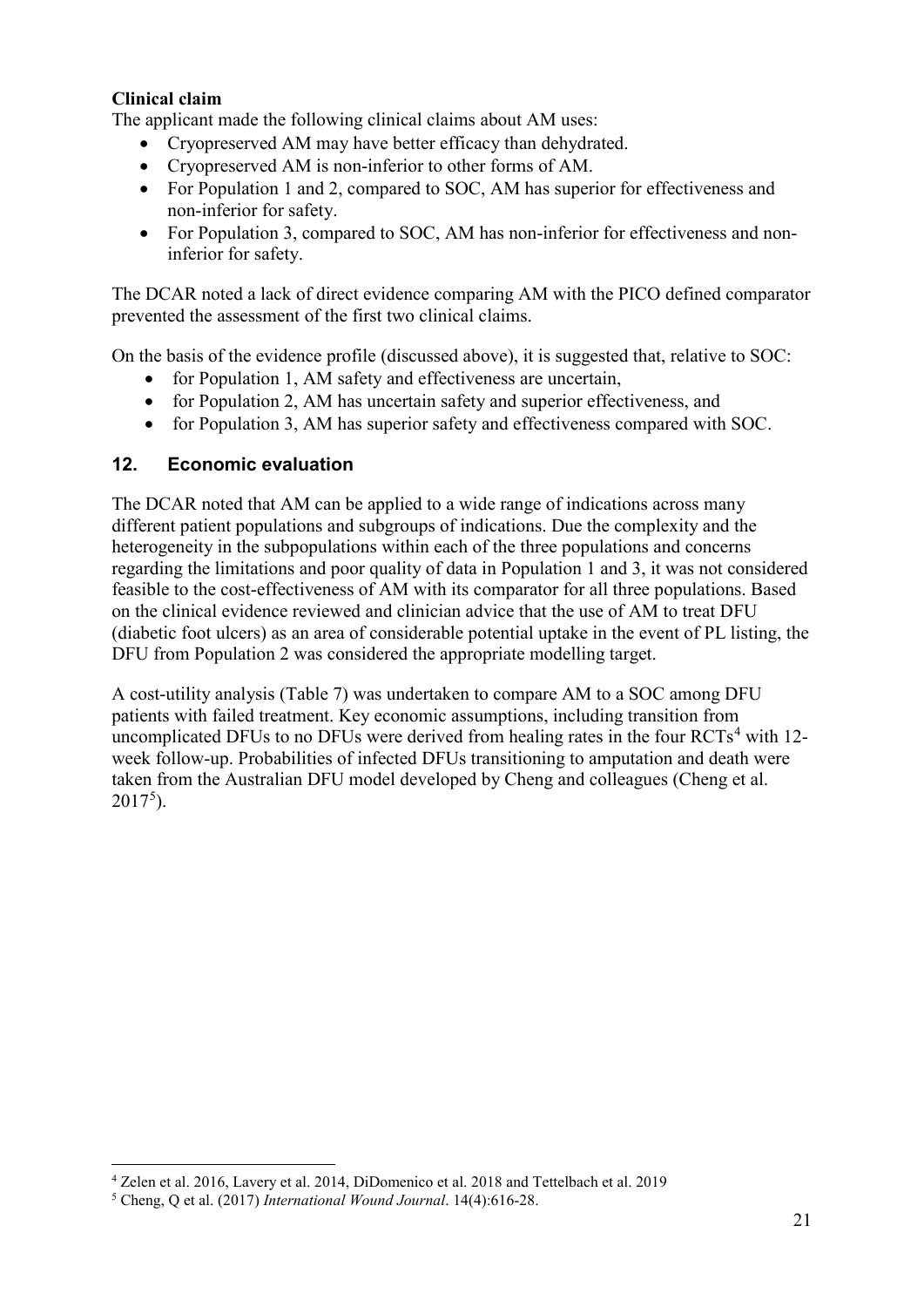**Table 6 Summary of the economic evaluation** 

| Perspective                         | Health system                                                                                                                                    |
|-------------------------------------|--------------------------------------------------------------------------------------------------------------------------------------------------|
| <b>Intervention</b>                 | Amnion membrane tissue grafts                                                                                                                    |
| Comparator                          | Standard of care                                                                                                                                 |
| Type of economic evaluation         | Cost-utility analysis                                                                                                                            |
| Sources of evidence                 | RCTs for rates of healing, extrapolated analysis was based on the Cheng 2017<br>Australian DFU model                                             |
| Time horizon                        | 12 weeks trial, 260 weeks (5 years) extrapolated                                                                                                 |
| <b>Outcomes</b>                     | QALYs                                                                                                                                            |
| Methods used to generate<br>results | Markov model                                                                                                                                     |
| <b>Health states</b>                | No DFU, uncomplicated DFU, complicated DFU with infection, post-minor<br>amputation, infected post-minor amputation, post-major amputation, dead |
| <b>Cycle length</b>                 | 1 week                                                                                                                                           |
| Discount rate                       | 5% used for base, 3.5% and 7% sensitivity analyses                                                                                               |
| Software packages used              | Microsoft Excel 2010                                                                                                                             |

Source: Table 4, p12 of the DCAR

Abbreviations: QALY = quality-adjusted life year; RCT = randomised controlled trial; DFU = diabetic foot ulcer

The DCAR estimated resource use for AM and SOC in the model following clinical input during the assessment and use of MBS and PBS costs for key items. Hospital costs were taken from the AR-DRG costs relating to minor and major amputation, along with complicated DFU treatment. Utility estimates for each health state were derived from a review of the literature. The incremental cost and the incremental effectiveness of AM compared to SOC are presented in [Table 8.](#page-21-0)

<span id="page-21-0"></span>

| Table 7 Incremental cost effectiveness ratio |  |
|----------------------------------------------|--|
|----------------------------------------------|--|

|                      | <b>Discounted</b><br>cost | <b>Incremental</b><br>cost | <b>Effectiveness</b><br>(QALYs) | Incremental<br>effectiveness | <b>ICER</b> |
|----------------------|---------------------------|----------------------------|---------------------------------|------------------------------|-------------|
| 12 weeks             |                           |                            |                                 |                              |             |
| Amnion membrane (AM) | 6,290                     | 2,882                      | 0.20                            | 0.01                         | 511,045     |
| Standard care (SOC)  | 3,408                     |                            | 0.19                            |                              |             |
| 5 years (Base case)  |                           |                            |                                 |                              |             |
| Amnion membrane (AM) | 31,461                    | 1,973                      | 3.65                            | 0.11                         | 18,322      |
| Standard care (SOC)  | 29,488                    |                            | 3.54                            |                              |             |

Source: Table 5, p13 of the DCAR

Abbreviations: AM = amnion membrane, ICER = incremental cost effectiveness ratio, QALYs = quality-adjusted life years, SOC = standard of care

The DCAR performed univariate sensitivity analysis (see tornado diagram in [Figure 7\)](#page-22-0) to investigate uncertainties in the base-case model related to key assumptions such as healing rates in the longer term, utility for health states and unit costs.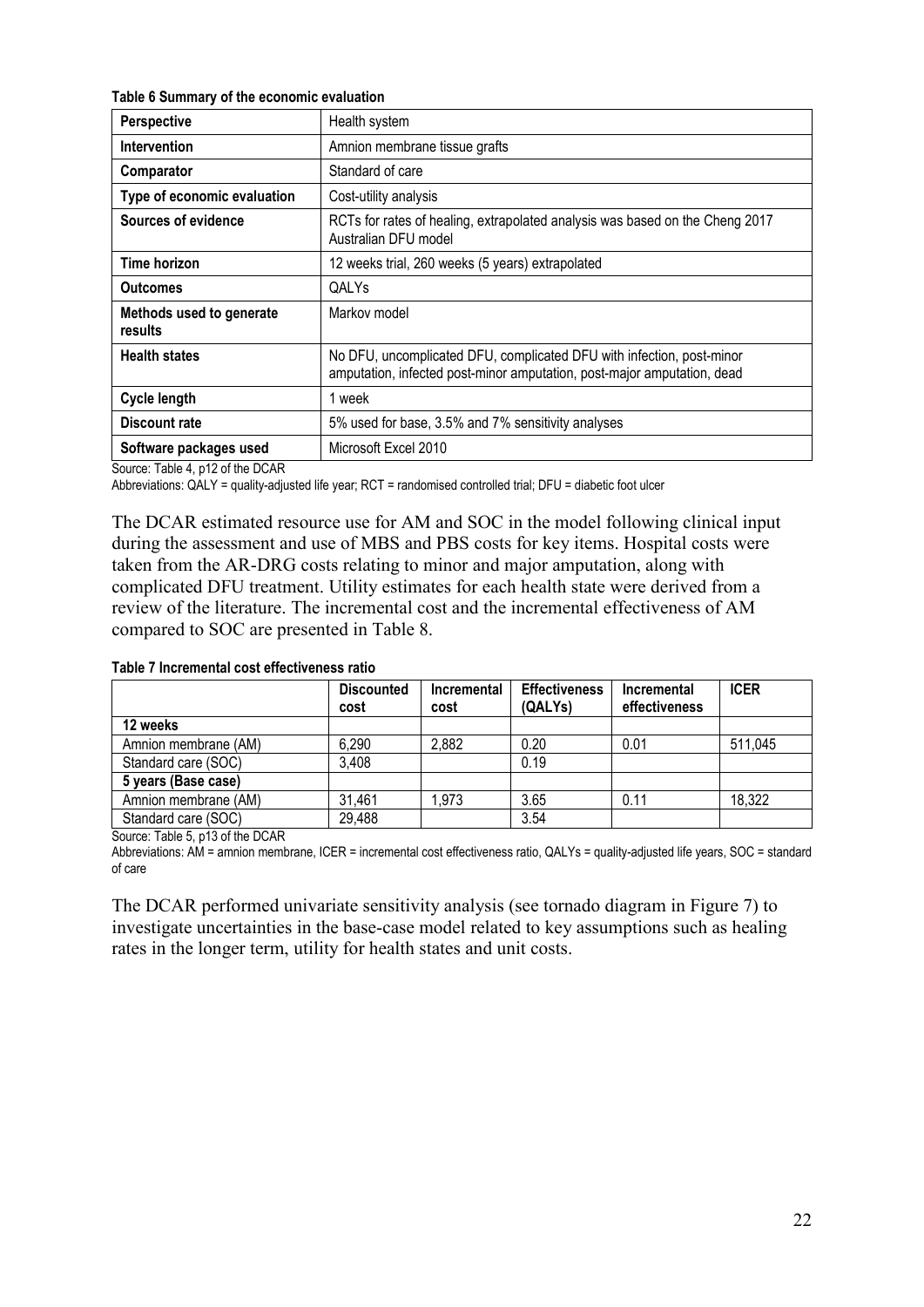<span id="page-22-0"></span>

Source: Figure 40, p157 of the DCAR

Abbreviations: DFU = diabetic foot ucler, ICER = incremental cost effectiveness ratio, QALYs = quality adjusted life years The impact of the varying the model time horizon on the ICER is presented below in [Figure](#page-22-1)  [8.](#page-22-1) The trial analysis had an estimated ICER of \$511,045. This decreases to \$97,870 by the end of year one and \$18,322 by the end of year five.



<span id="page-22-1"></span>

Source: Figure 41, p156 of the DCAR

Abbreviations: ICER = incremental cost effectiveness ratio

Overall, the DCAR considered that the assumption regarding the unit price of AM, variation in healing rates across the key RCTs, timeframe for the model and utility for the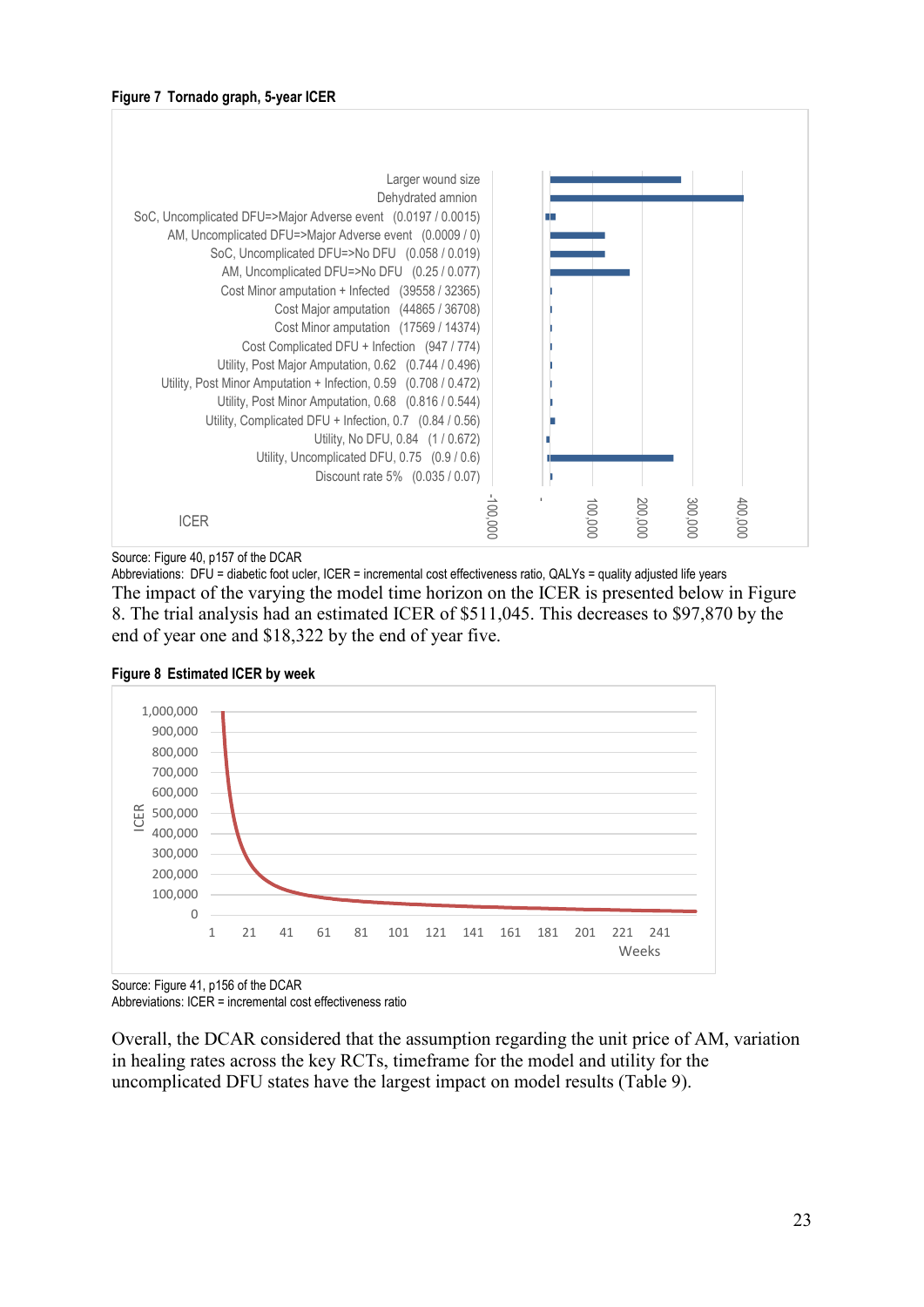<span id="page-23-0"></span>**Table 8 Key drivers of the economic model**

| <b>Description</b>                                                | Method/Value                                                                                                                                                                                                                                                                                                                                                                                                                                         | Impact                                                                                                                                                                                                                                                                                                                                                   |
|-------------------------------------------------------------------|------------------------------------------------------------------------------------------------------------------------------------------------------------------------------------------------------------------------------------------------------------------------------------------------------------------------------------------------------------------------------------------------------------------------------------------------------|----------------------------------------------------------------------------------------------------------------------------------------------------------------------------------------------------------------------------------------------------------------------------------------------------------------------------------------------------------|
| Cost of the AM<br>product                                         | AM was included in the model using the applicants<br>proposed average cost of \$579 per 5cm circle. The<br>cost of the dehydrated AM product (EpiFix) is three<br>times this cost. When included in cost calculations,<br>the ICER increased to four hundred thousand.<br>Apligraf® was included as a comparator. It is more<br>expensive and had lower healing rates when<br>compared to AM in the Zelen trial. Correspondingly<br>it is dominated. | The use of the dehydrated AM product price<br>has the largest impact on the estimated ICER.<br>The sensitivity analysis assumed no change in<br>healing rate between the frozen and dried AM<br>products due to a lack of data. Assumed<br>wound size and size of AM used also have a<br>large impact on the ICER given price<br>sensitivity of results. |
| Healing rates<br>across three<br>major trials                     | Healing rates in major trials were averaged and<br>included as base transition rates for AM and SOC.<br>The selection of the highest and lowest values from<br>these trials was used in a sensitivity analysis.                                                                                                                                                                                                                                      | The inclusion of high and low values from the<br>trials had a large impact on the calculated<br>ICER. Lower and higher values were<br>associated with specific trials, so comparing a<br>high value from one trial with a low value from<br>a another may overlook contextual factors and<br>overstate potential impacts                                 |
| Utility assumed<br>for no DFU and<br>uncomplicated<br><b>DFU</b>  | The model assumed utility values from one<br>economic study. The utility for on DFU was 0.84<br>and uncomplicated DFU was 0.75. Given that data<br>sources were limited, values were varied by twenty<br>percent as part of sensitivity analysis to gauge<br>model robustness to changes in this assumption.                                                                                                                                         | The difference between the values assigned<br>for these states has a large impact on the<br>calculated ICER, as most patients reside in<br>each of these states, and differences between<br>AM and SC arms are driven by healing rates.<br>Twenty percent variation did not have as large<br>an impact as changes in AM product prices.                  |
| Limiting model<br>projection over<br>trial period of 12<br>weeks. | A stepped analysis was undertaken given that trial<br>data was limited to 12 weeks. Extrapolation was<br>undertaken using probabilities in the Australian<br>Cheng DFU model.                                                                                                                                                                                                                                                                        | There was a large difference between ICERS<br>estimated at 12 weeks and 5-years. Given trial<br>maximum follow-up was limited to 12 weeks,<br>there is considerable uncertainty about the<br>long-term clinical benefit of AM.                                                                                                                           |

Source: Table 5, p13 of the DCAR

Abbreviations: AE = adverse event, AM = amnion membrane, ICER = incremental cost effectiveness ratio, QALYs = quality-adjusted life years, SOC = standard of care

### **13. Financial/budgetary impacts**

<span id="page-23-1"></span>The potential AM uptake in each subpopulation within three populations was estimated using an epidemiologic approach [\(Table 10\)](#page-23-1). The projected adoptions are assumptions made by the assessment group on the potential uptake of amnion membrane for each subpopulation.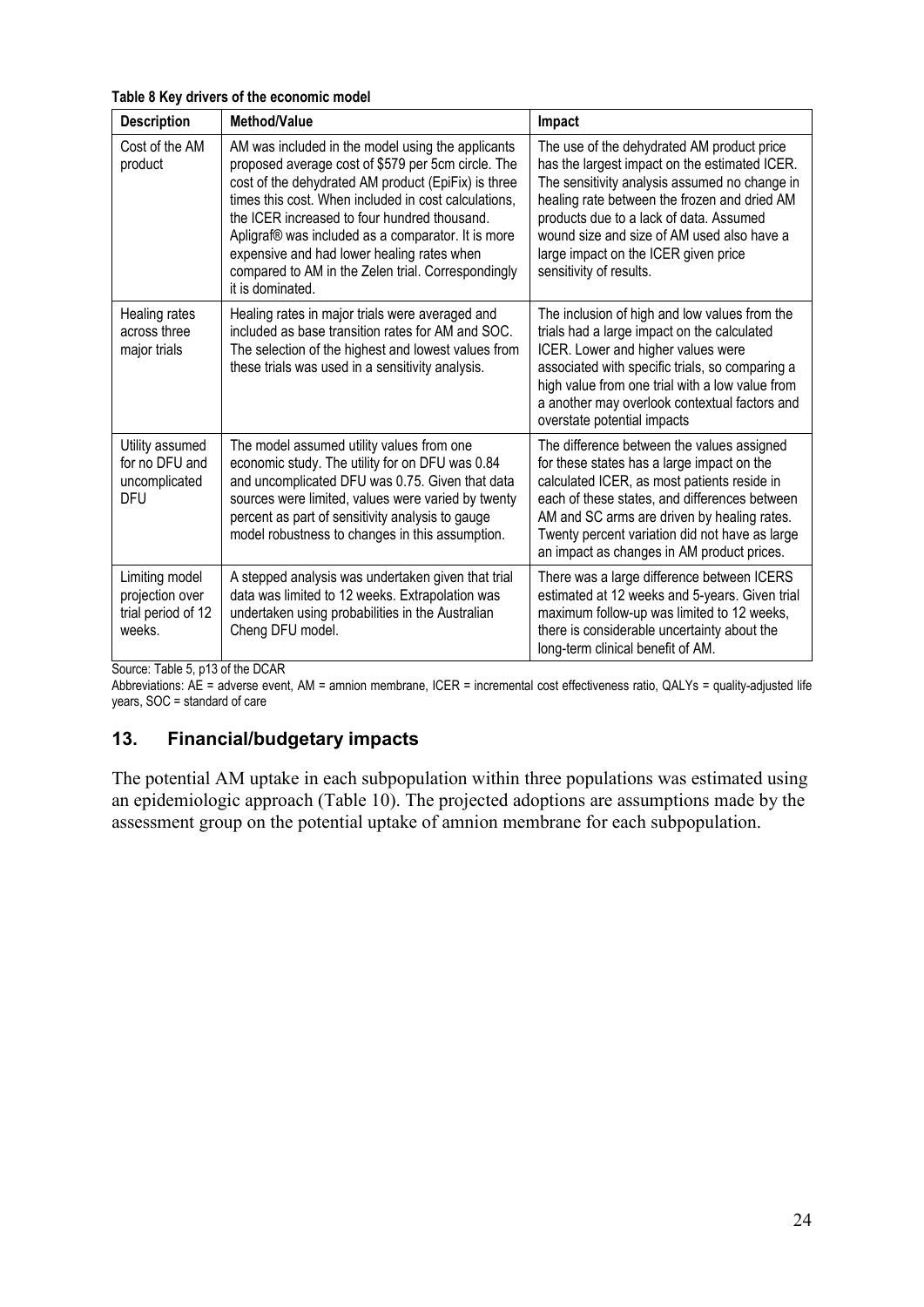| With PL listing of<br>ΑM                  | Row            | 2021        | 2022        | 2023           | 2024        | 2025           | <b>Source</b>                                                                                   |
|-------------------------------------------|----------------|-------------|-------------|----------------|-------------|----------------|-------------------------------------------------------------------------------------------------|
| Acute ophthalmic<br>conditions            |                |             |             |                |             |                |                                                                                                 |
| Acute eye burns                           | A              | 65          | 66          | 67             | 68          | 69             | 25% projected adoption (Table 71) x<br>estimated eligible patients (Table 70)                   |
| SJS and TEN                               | B              | $\mathbf 0$ | $\mathbf 0$ | $\mathbf 0$    | $\mathbf 0$ | $\mathbf 0$    | 0% projected adoption (Table 71) x<br>estimated eligible patients (Table 70)                    |
| Pterygium surgery                         | $\mathsf C$    | 94          | 95          | 96             | 98          | 99             | 1% projected adoption (Table 71) x<br>estimated eligible patients (Table 70)                    |
| Corneal transplants                       | D              | 78          | 79          | 80             | 81          | 82             | 5% projected adoption (Table 71) x<br>estimated eligible patients (Table 70)                    |
| Eye wounds<br>refractory to healing       | $\mathsf E$    | 28          | 28          | 29             | 29          | 30             | 5% projected adoption (Table 71) x<br>estimated eligible patients (Table 70)                    |
| <b>Chronic wounds</b>                     |                |             |             |                |             |                |                                                                                                 |
| Venous<br>insufficiency ulcers            | F              | 94          | 95          | 96             | 98          | 99             | 1% projected adoption (Table 71) x<br>estimated eligible patients (Table 70)                    |
| Arterial insufficiency<br>ulcers          | G              | 8           | 8           | $\overline{9}$ | 9           | $\overline{9}$ | 1% projected adoption (Table 71) x<br>estimated eligible patients (Table 70)                    |
| <b>DFU</b>                                | H              | 104         | 105         | 107            | 108         | 110            | 4% projected adoption (Table 71) x<br>estimated eligible patients (Table 70)                    |
| <b>Acute wounds</b>                       |                |             |             |                |             |                |                                                                                                 |
| Burns with dermal<br>substitute           | $\mathbf{I}$   | 12          | 13          | 13             | 13          | 13             | 10% projected adoption (Table 71) x<br>estimated eligible patients (Table 70)                   |
| Patients with a graft<br>donor site wound | J              | 12          | 13          | 13             | 13          | 13             | 10% projected adoption (Table 71) x<br>estimated eligible patients (Table 70)                   |
| Patients requiring<br>skin graft fixators | Κ              | 12          | 13          | 13             | 13          | 13             | 10% projected adoption (Table 71) x<br>estimated eligible patients (Table 70)                   |
| Total                                     | $\overline{L}$ | 508         | 515         | 522            | 530         | 537            |                                                                                                 |
| <b>Without PL listing</b><br>of AM        |                |             |             |                |             |                |                                                                                                 |
| Acute ophthalmic<br>conditions            |                |             |             |                |             |                |                                                                                                 |
| Total                                     | M              | 150         | 150         | 150            | 150         | 150            | Based on applicant advice that 150 grafts<br>were released in 2019 for ophthalmic<br>conditions |

**Table 9 Projected AM patients in Australia by subpopulation, 2021–25**

Source: Table 72, p170 of the DCAR with adoption rates from Table 71, p170 of the DCAR.

Abbreviations: AM = amnion membrane, DFU = diabetic foot ulcers, PL = Prothesis List, TEN = toxic epidermal necrolysis, SJS = Stevens-Johnson Syndrome

The predicted financial impact of AM listing on the MBS and PL is shown in [Table 11.](#page-25-0) The average price for cryopreserved AM proposed by the applicant was \$28.93 per cm<sup>2</sup>. The DCAR noted this is less than that of dehydrated AM, where the price per cm<sup>2</sup> varies from \$313 to \$106 depending on product size. The base analysis assumed one AM was used per eye and per acute wound patients, and 2-5 AM was used per chronic wound patients.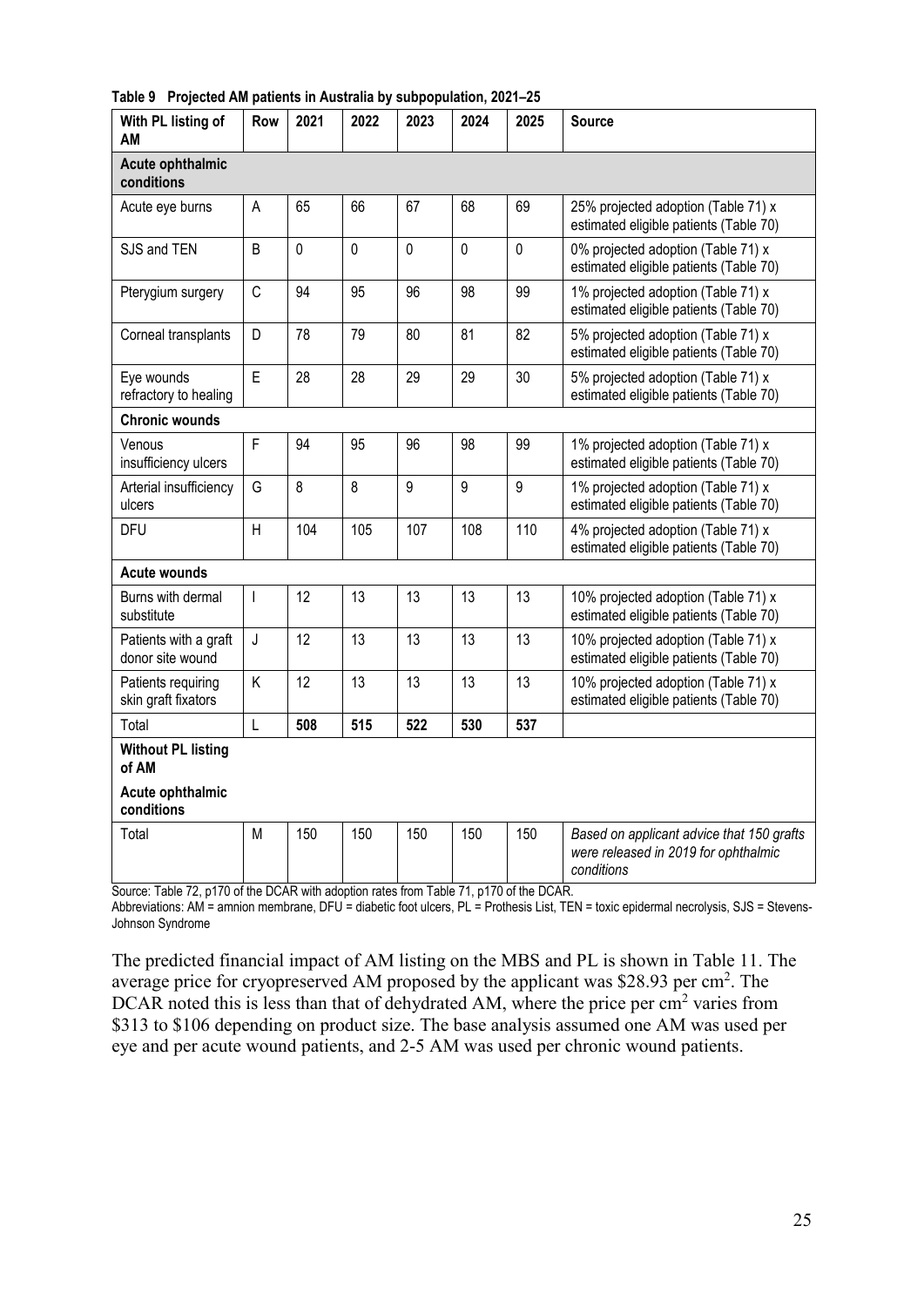#### <span id="page-25-0"></span>**Table 10 Combined budget impact of AM listing, 2021–2025**

|                                          | 2021       | 2022         | 2023       | 2024       | 2025         |  |  |
|------------------------------------------|------------|--------------|------------|------------|--------------|--|--|
| <b>PL Costs</b>                          |            |              |            |            |              |  |  |
| Acute ophthalmic conditions <sup>a</sup> | \$153,266  | \$155,411    | \$157,587  | \$159,793  | \$162,030    |  |  |
| Chronic wounds <sup>b</sup>              | \$419,250  | \$425,119    | \$431,071  | \$437,106  | \$443,225    |  |  |
| Acute wounds <sup>a,c</sup>              | \$94,469   | \$95,792     | \$97,133   | \$98,493   | \$99,872     |  |  |
| Subtotal                                 | \$666,985  | \$676,322    | \$685,791  | \$695,392  | \$705,127    |  |  |
| <b>MBS Costs</b>                         |            |              |            |            |              |  |  |
| AM with listing†                         | $-$54,810$ | $-$ \$55,577 | $-$56,355$ | $-$57,144$ | $-$ \$57,944 |  |  |
| Total MBS and PL                         | \$612,175  | \$620,745    | \$629,436  | \$638,248  | \$647,183    |  |  |

Source: Table 7, p14 of the DCAR and footnotes added in by Department, informed from Table 73, pp171-172; Table 74, pp172-173; and Table 76, p175 of the DCAR

Abbreviation: PL = prosthesis list; MBS = Medicare Benefit Scheme; AM = amnion membrane

Note: † = the cost offsets to MBS with funding AM are due to less repeat dressings with AM (i.e. better wound healing)

a Based on clinical feedback, the DCAR assumed 1 AM graft per patient for this population

bBased on clinical feedback, the DCAR assumed 2 AM grafts per patient for venous ulcer and arterial ulcer subpopulations and 5 for diabetic foot ulcers (DFU) subpopulation from key DFU trial reported 3-6 grafts per healed DFU

cThe DCAR also estimated there would be some substitution of AM for other dermal products (Novosorb with PL benefit of \$1,112) would occur

<span id="page-25-1"></span>The DCAR sensitivity analyses indicated that results are most sensitive to the price of AM, estimated number of DFU patients, and grafts used per healed wound [\(Table 12\)](#page-25-1).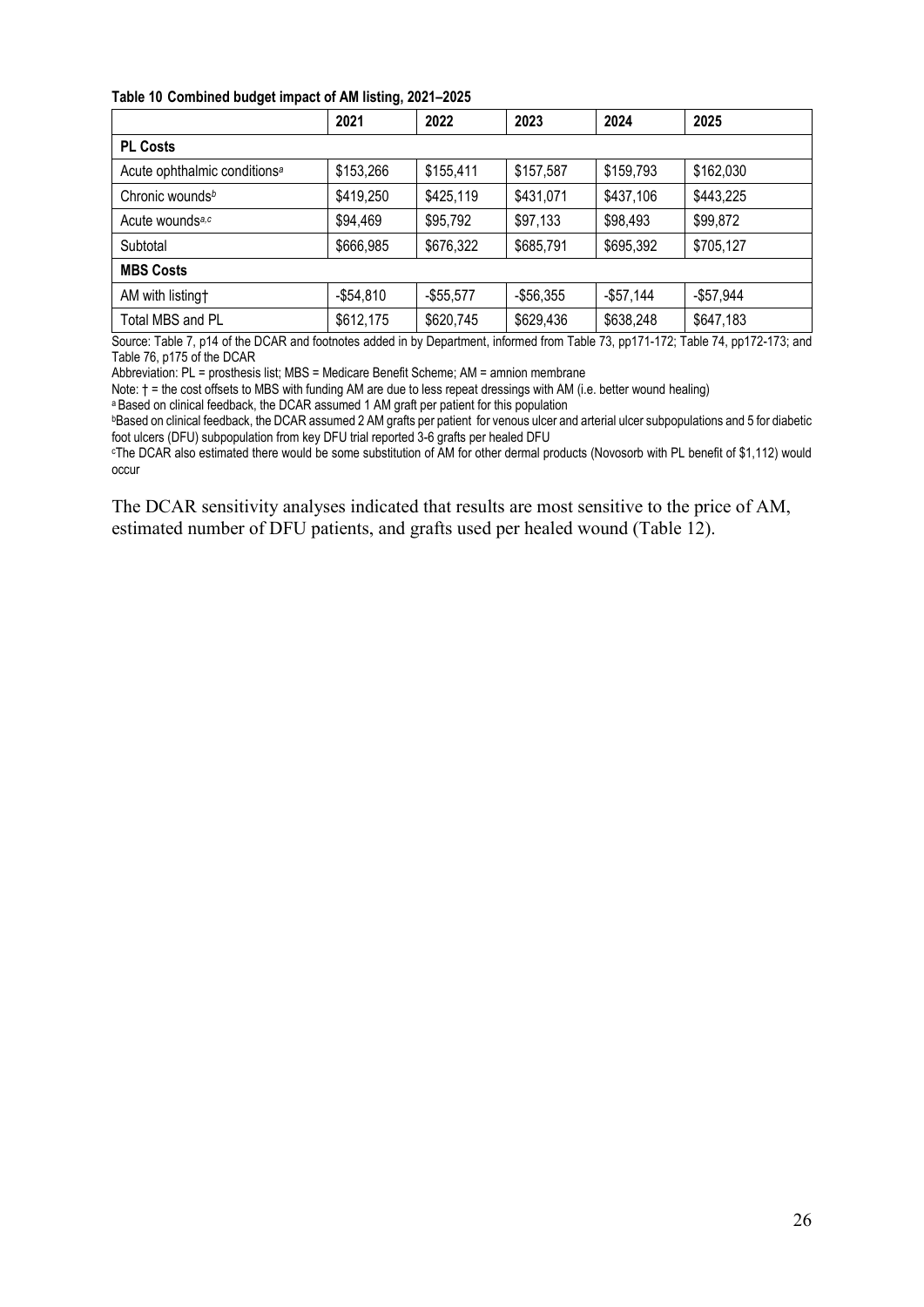#### **Table 11 Net PL cost sensitivity analysis**

|                                         | 2021      | 2022      | 2023      | 2024      | 2025      |
|-----------------------------------------|-----------|-----------|-----------|-----------|-----------|
| <b>Base Case PL</b>                     | 666,985   | 676,322   | 685,791   | 695,392   | 705,127   |
| <b>Burden of Disease</b>                |           |           |           |           |           |
| Eye burns prevalence 7.5% increase      | 669,836   | 679,214   | 688,723   | 698,365   | 708,142   |
| Pterygium prevalence 7.5% increase      | 672,067   | 681,476   | 691,017   | 700,691   | 710,501   |
| DFU prevalence 7.5%                     | 689,573   | 699,227   | 709,017   | 718,943   | 729,008   |
| Burns dermal substitute prevalence 7.5% | 668,652   | 678,013   | 687,505   | 697,131   | 706,890   |
| <b>Uptake</b>                           |           |           |           |           |           |
| Eye Burns (50%)                         | 704,633   | 714,498   | 724,501   | 734,644   | 744,929   |
| SJS and TEN (10%)                       | 668,491   | 677,849   | 687,339   | 696,962   | 706,719   |
| Pterygium (2%)                          | 721,198   | 731,295   | 741,533   | 751,914   | 762,441   |
| Corneal removal surgery (10%)           | 712,162   | 722,133   | 732,242   | 742,494   | 752,889   |
| Refractory ophthalmic wound (10%)       | 683,211   | 692,776   | 702,475   | 712,309   | 722,282   |
| Venous insufficiency ulcers (2%)        | 775,411   | 786,267   | 797,275   | 808,437   | 819,755   |
| Arterial insufficiency ulcers (2%)      | 676,623   | 686,095   | 695,701   | 705,440   | 715,317   |
| DFU (5%)                                | 742,281   | 752,673   | 763,210   | 773,895   | 784,730   |
| Burns dermal substitute (20%)           | 689,219   | 698,868   | 708,652   | 718,574   | 728,634   |
| Graft donor site wound (20%)            | 703,102   | 712,945   | 722,926   | 733,047   | 743,310   |
| Skin graft fixators (20%)               | 703,102   | 712,945   | 722,926   | 733,047   | 743,310   |
| <b>Cost of AM</b>                       |           |           |           |           |           |
| Epifix                                  | 4,071,321 | 4,128,319 | 4,186,115 | 4,244,721 | 4,304,147 |
| Bigger wound                            | 1,518,069 | 1,539,322 | 1,560,872 | 1,582,724 | 1,604,882 |
| Grafts per wound                        |           |           |           |           |           |
| Eye and acute, 2 per wound              | 914,719   | 927,525   | 940,511   | 953,678   | 967,029   |
| DFU 3 per wound                         | 546,510   | 554,162   | 561,920   | 569,787   | 577,764   |
| DFU 6 per wound                         | 727,222   | 737,403   | 747,726   | 758,195   | 768,809   |

Source: Table 78, p176 of the DCAR

Abbreviations: DFU = diabetic foot ulcer, TEN = toxic epidermal necrolysis, SJS = Stevens-Johnson Syndrome; PL = prosthesis list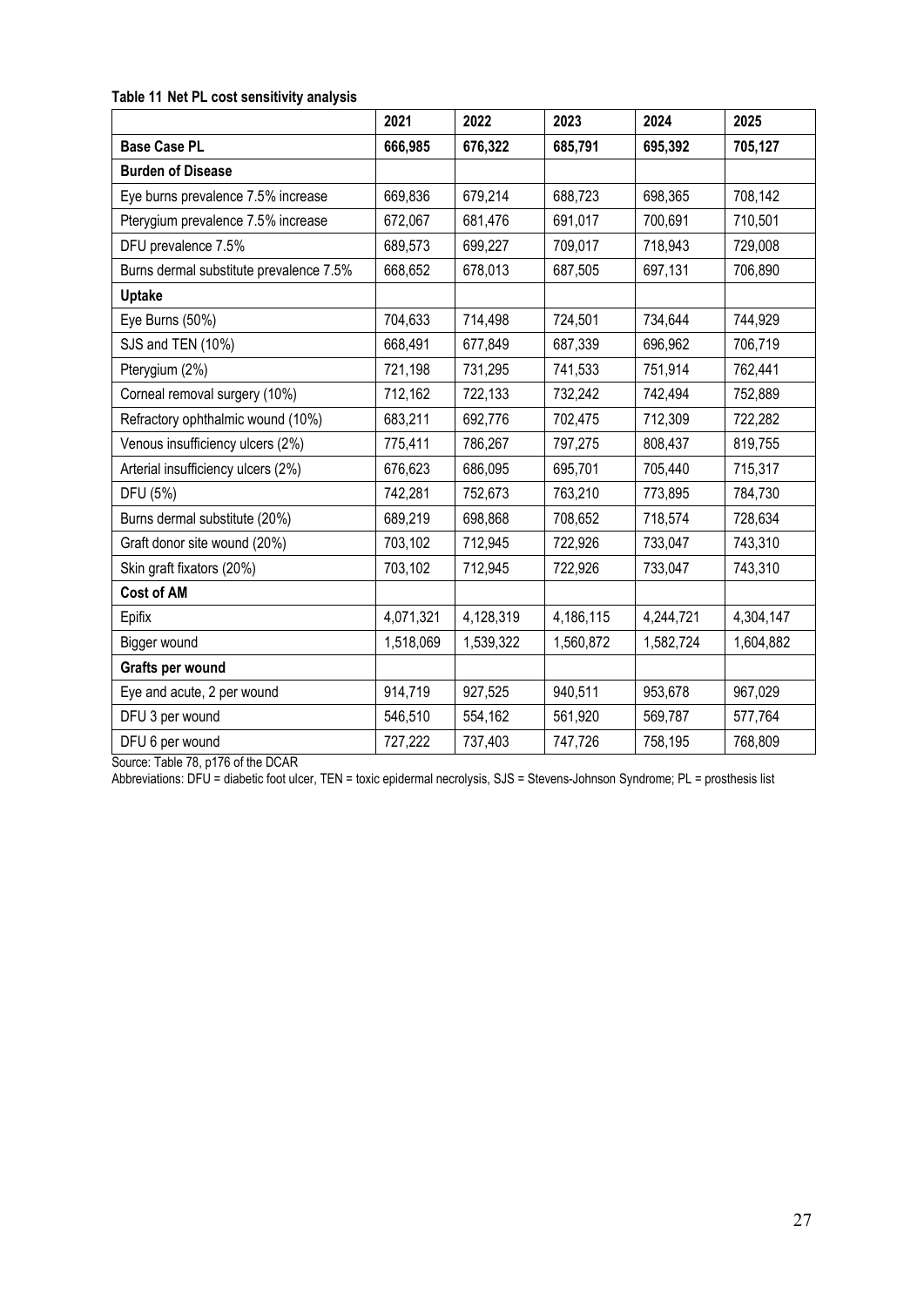# **14. Key issues from ESC for MSAC**

| <b>ESC</b> key issue                                                                                                        | <b>ESC</b> advice to MSAC                                                                                                                                                                                                                                                                                                                                                                                                                                                                                                                              |  |  |
|-----------------------------------------------------------------------------------------------------------------------------|--------------------------------------------------------------------------------------------------------------------------------------------------------------------------------------------------------------------------------------------------------------------------------------------------------------------------------------------------------------------------------------------------------------------------------------------------------------------------------------------------------------------------------------------------------|--|--|
| Certainty of evidence and<br>risk of bias                                                                                   | The certainty of the clinical evidence using GRADE was very low for<br>Population 1, up to moderate for Population 2 and low for Population 3.<br>Risk of bias followed a similar pattern.                                                                                                                                                                                                                                                                                                                                                             |  |  |
| Heterogeneous patient<br>populations/subpopulations<br>and comparators where<br>standard of care was<br>defined differently | Difficulty comparing clinical results across different subpopulations<br>prevented meta-analyses for some outcomes. This was particularly<br>prominent in Population 1 and compounded AM's inconsistent<br>effectiveness and safety for this population. Limited or absent clinical<br>data meant that some subpopulations were not investigated.                                                                                                                                                                                                      |  |  |
| Safety and effectiveness                                                                                                    | Overall, AM treatment seems to be at least as safe as and more effective<br>than standard of care as its comparator across the three populations.<br>However, incremental clinical benefit size varies significantly across the<br>three populations and between subpopulations.                                                                                                                                                                                                                                                                       |  |  |
| Long-term safety                                                                                                            | Patient follow-up across all the included trials was relatively short. The<br>maximum length of follow-up for studies in Population 1 was up to 12<br>months, Population 2 up to 12 weeks, and Population 3 up to 3 weeks,<br>depending on the characteristics of populations and wound types.                                                                                                                                                                                                                                                         |  |  |
| Cost of the product                                                                                                         | Cost used in the model is \$579 for a 5 cm circle of AM. Use of larger AM<br>grafts would increase the cost. Costs could be reduced by using smaller<br>AM grafts for ophthalmic conditions.                                                                                                                                                                                                                                                                                                                                                           |  |  |
| Economic evidence                                                                                                           | Economic evidence is provided for one indication only-AM for treating<br>DFU (population 2). In this subpopulation, the ICER was high (\$97,870)<br>at the more appropriate time horizon of 1 year. Furthermore, it is<br>uncertain how cost-effective AM is in other settings.                                                                                                                                                                                                                                                                        |  |  |
| Uptake                                                                                                                      | Uptake estimates are highly uncertain. The potential population is likely<br>to be underestimated for ulcers and eye conditions.                                                                                                                                                                                                                                                                                                                                                                                                                       |  |  |
| Usage                                                                                                                       | PL benefits for AM will only apply if used as part of a hospital or<br>hospital-substitute treatment which could have unintended consequences<br>where patients are admitted to gain access to this treatment. Treatments<br>are required weekly - diabetic foot ulcers require approximately 5<br>applications. These would not all be performed in the hospital setting. If<br>not limited to hospitals, the types of professionals who are able to access<br>AM should be considered with regard to equity and patient adherence<br>with treatment. |  |  |

### **ESC discussion**

ESC noted that AM (cryopreserved or dehydrated) would be used under a range of existing Medicare Benefits Schedule (MBS) items, as determined by clinicians.

ESC noted that AM is proposed to treat wounds across three broad populations:

- Population 1 first-line treatment for ophthalmic conditions where cells on the corneal surface are disrupted (e.g. pterygium, burns, Stevens–Johnson syndrome and toxic epidermal necrolysis [TEN]), and second-line treatment for other corneal wounds that have failed to heal
- Population 2 chronic ulcers (unresponsive to treatment using standard care for at least 12 weeks; includes venous and arterial insufficiency ulcers, and diabetic foot ulcers)
- Population 3 acute wounds such as burns, graft donor sites, wounds that require a skin graft fixator, and TEN.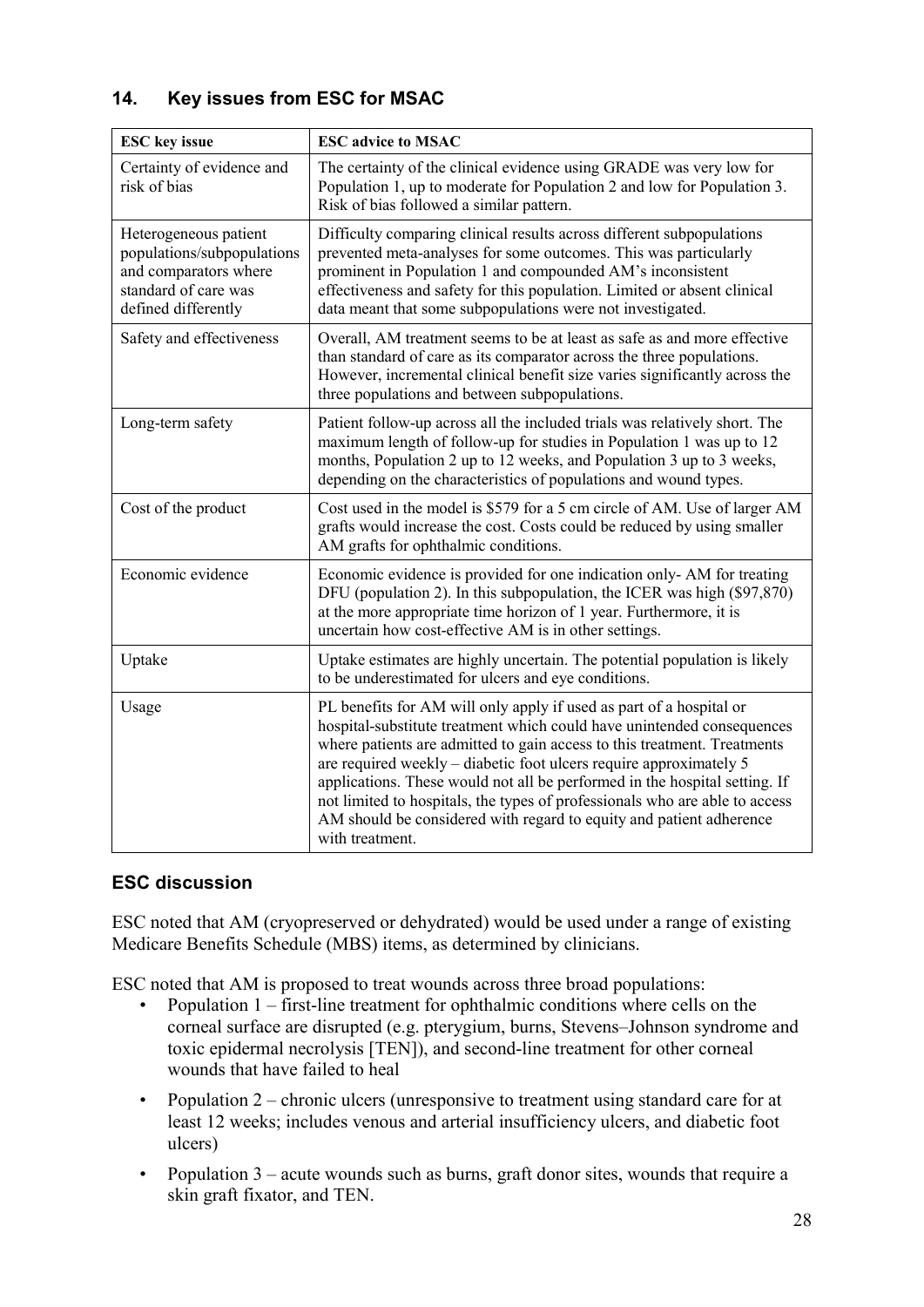ESC noted that the populations were complex with each population containing several subpopulations. Further, while standard of care (SOC) is the nominated comparator for all three populations, the definition and context for SOC differs for each population and subpopulation, further increasing the complexity. This resulted in 10 different clinical management algorithms. ESC noted a synthetic dermal cover developed in South Australia, could also have been included as a comparator for Population 3. ESC noted that AM delivery settings may also differ between populations or subpopulations, for example, AM treatment of chronic skin ulcers may occur in the community or in hospital.

ESC noted the consultation feedback from the Royal Australian and New Zealand College of Ophthalmologists, which supported the application and noted that AM products would also be beneficial in the community setting to avoid hospital admission. Consumer input questioned whether TEN should be included in the application, given the rarity of the condition and high mortality rate. ESC considered that TEN is usually an emergency condition and it would be appropriate for AM to be available as a treatment option.

ESC noted the application claimed that AM has non-inferior safety for all three populations compared to SOC, and that AM has superior efficacy (Population 1 & 2) / non-inferior efficacy (Population 3) compared to SOC. ESC noted that the application also made clinical claims regarding the efficacy of cryopreserved AM compared to dehydrated and other forms of AM. However, due to the lack of direct evidence, comparison of the relative efficacy of cryopreserved AM versus dehydrated AM, and whether cryopreserved AM is non-inferior to other forms of AM was not able to be assessed.

For Population 1, ESC noted the evidence consisted of 15 randomised clinical trials (RCT) that pertained to ptergium surgeries  $(k=7)$ , ocular burns injuries  $(k=3)$  and other ophthalmic subpopulations  $(k=5)$ . However, the quality of evidence was very low, with a high risk of bias and significant variations in study characteristics across the subpopulations. ESC agreed with PASC that the use of AM in acute ophthalmic conditions (e.g. trauma) should be considered separately to its use in chronic conditions. ESC noted that the evidence suggested that AM use in patients with ocular conditions is safe. In most cases, AM treatment was reported to be equally as effective as SOC however; ESC noted that effectiveness was highly dependent on the subpopulation of patients. Further, some studies reported that AM use was not appropriate or not recommended for certain ophthalmic conditions, including pterygium due to increased recurrence, scleral thinning after pterygium surgery with beta therapy, and patients with non-viral infectious keratitis with cases of perforation. ESC was unable to determine from the data whether AM should be indicated for all patients undergoing surgical corneal removal or only a subgroup undergoing extensive removal. Overall, ESC considered the safety and effectiveness data for Population 1 was inconsistent, and therefore ESC was uncertain whether AM has non-inferior safety and superior efficacy compared to SOC for all ophthalmic conditions included in Population 1. However, there may be subpopulation(s) within Population 1 where AM has non-inferior safety and superior efficacy compared to SOC.

For Population 2, ESC noted the evidence consisted of 14 RCTs that pertained to diabetic foot ulcers (DFU:  $k=9$ ), venous leg ulcers (VLU;  $k=3$ ) and other chronic ulcers ( $k=2$ ). However, the quality of evidence was very low to moderate, with some risk of bias. ESC noted that only Population 2 had clinical data of sufficient quality for meta-analysis, and that the evidence suggested there were no major safety concerns for AM therapy in patients with DFUs or VLUs. The evidence suggested AM was more effective than SOC for patients with DFU or VLU for all reported outcomes, except for recurrence in the VLU subpopulation, for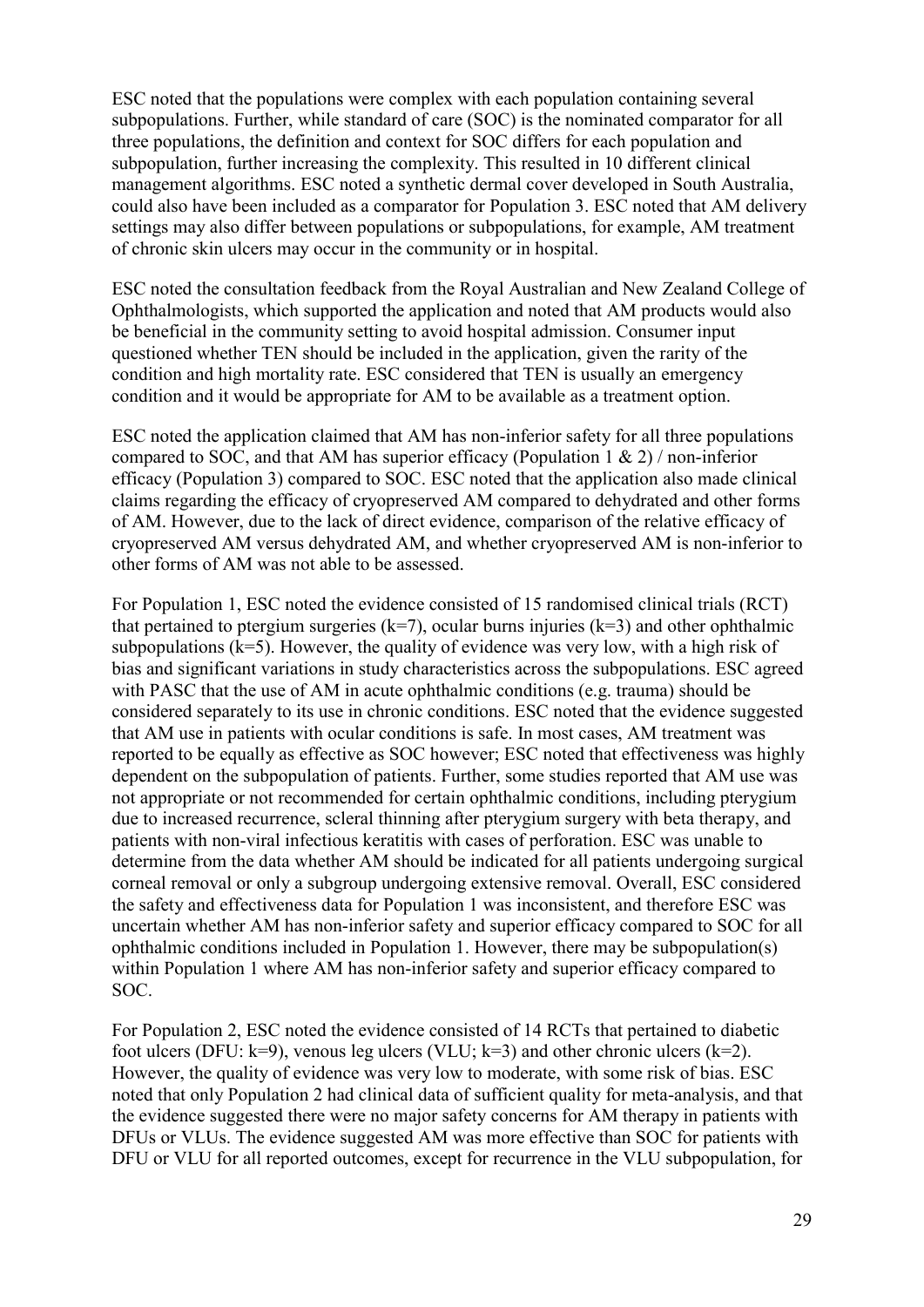which no evidence was found. ESC noted that, on average, patients with DFUs used five AM grafts, whereas patients with VLUs used one AM graft.

For Population 3, ESC noted the evidence consisted of eight RCTs that reported on the application of AM to graft site donor wounds  $(k=5)$ , burns requiring dermal substitutes before skin grafting ( $k=3$ ) and wounds requiring skin graft fixation ( $k=1$ ). ESC noted the quality of evidence was low, with a high risk of bias. ESC noted no mortalities or severe adverse events were reported when using AM, and that the rate of safety issues was lower for AM compared to the comparator. The evidence suggested that AM is safe for treatment of acute wounds, including burns. Most RCTs claimed that AM is a superior dressing to its comparators, but some recommended further studies to evaluate the efficacy of AM for acute wound healing.

ESC noted the lack of long-term safety data for all populations. The maximum length of follow-up for studies in Population 1 was up to 12 months, Population 2 up to 12 weeks, and Population 3 up to 3 weeks, depending on the characteristics of populations and wound types. ESC considered that the long-term safety profile of AM should be monitored over time.

ESC noted that economic analysis was limited to a cost-utility analysis comparing AM with SOC in the DFU subpopulation (Population 2), as this was the subpopulation with the highest quality evidence and largest impact. ESC considered that it was difficult to assess the costeffectiveness of AM when the economic modelling is limited to only one population. ESC suggested a cost-consequence analysis (CCA) for the other populations and subpopulations could provide MSAC with an indication of the economic impact for each population and subpopulation. The Department advises that a CCA will be provided for June ESC 2021 meeting.

ESC noted that the proposed cost of AM varies by the size of the product, based on a unit price of \$28.93/cm<sup>2</sup>, and that the cost used in the model is \$579 for a 5 cm circle of AM. ESC noted that as AM is human tissue proposed for listing on Part B of the Prostheses List, it must comply with relevant State and Territory legislation regarding the sale of human tissue. This means that the benefit for a human tissue item is set at an amount that recovers the costs involved in supplying the human tissue to the patient (i.e. does not generate a profit). However, ESC queried the lack of breakdown for costs, in particular the costs for pathology testing (i.e. what tests and costs are included) and staffing. For transparency and clarity in how these costs were derived, ESC advised that, if possible, the applicant should provide MSAC with a breakdown for these along with confirmation of where the costs of cryopreservation and storage has been included. ESC noted that the smallest size of AM (5 cm diameter circle) may be too large for ophthalmic conditions, and wastage could be reduced if a smaller size were available. ESC also noted that  $2 \times 2 \text{ cm}^2$  [AM grafts](https://www.nhsbt.nhs.uk/tissue-and-eye-services/products/eyes/amniotic-membrane/) are used for ophthalmic indications in the National Health System (NHS), UK.

ESC noted that the economic model comparing AM with SOC was based on a published Australian cost-effectiveness model (Cheng et al. 2017<sup>[6](#page-29-0)</sup>) comparing optimal care with usual care for DFU patients. ESC considered that the model structure and variables were appropriate, and that translation issues were dealt with appropriately. ESC noted that the model outcomes were driven by the rate of healed ulcers (11% for AM compared with 4% for SOC) and serious adverse events (which were twice as high for SOC).

ESC noted that the incremental cost-effectiveness ratio (ICER) was \$511,045; however, this was based on a time horizon of 12 weeks (clinical trial data), which ESC did not consider to be long enough. The department contracted assessment report (DCAR) used a 5-year

<span id="page-29-0"></span> <sup>6</sup> Cheng, Q et al. (2017) *International Wound Journal*. 14(4):616-28.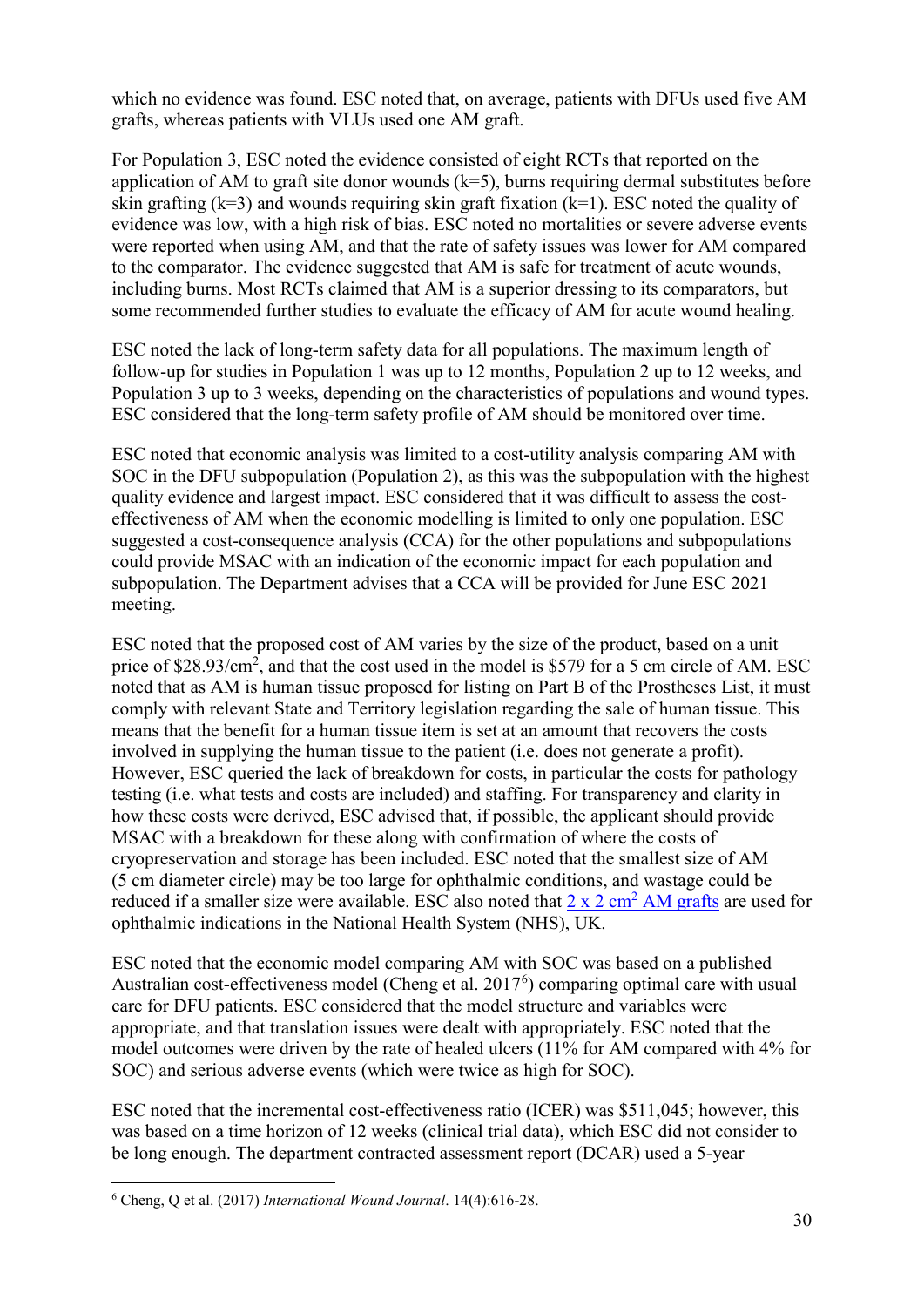timeframe (ICER =  $$18,322$ ) as the base case model, consistent with the Cheng et al. 2017 and to reflect the natural history of diabetes progression. However, due to the short trial follow-up, ESC considered that a 1-year timeframe would be more appropriate as the base case, noting that the ICER would be much higher at \$97, 870. Sensitivity analyses showed the ICER was sensitive to price and wound size (larger wounds require more AM grafts).

The application used an epidemiological approach for each subpopulation for the financial and budgetary impacts. ESC noted that uptake did not change over time, and considered that uptake of 1–4% for skin ulcers was likely to be underestimated. ESC considered the uptake estimates to be highly uncertain. ESC considered that the costs to the PL may be underestimated because the costs had only accounted for use of five AM grafts for diabetic foot ulcers based on average number of AM grafts used in a 12 week trial, but these wounds would require weekly dressing and in clinical practice may take months to heal and may relapse, potentially requiring many more AM grafts.

ESC noted concerns from the policy area that uptake of AM is likely to be considerable if the products are listed on the PL, and the lack of comparators on the PL will likely result in additional expenditure for private health insurers. ESC noted there is the potential for patients to be admitted to hospital in order for PL benefits for AM to be claimed, rather than being treated in the community where the patient would incur out-of-pocket costs for AM, and that this may have unintended consequences where patients are admitted to gain access to this treatment. In addition, ESC noted that AM is currently being used in Australia by optometrists, indicating that its use may be wider than in-hospital only. ESC considered that this raised equity issues, in that patients should not be treated differently for the same condition if they are inpatients or outpatients, nor should they be treated differently if they consult a general practitioner, specialist, optometrist, nurse or podiatrist for the same condition.

# **15. Other significant factors**

Nil.

# **16. Applicant comments on MSAC's Public Summary Document**

The NSW Tissue Bank would like to take the opportunity to respond on the outcome:

- Large randomised controlled studies are yet to be conducted for the three (3) populations. In the studies presented, the controlled studies show equal to better improvement with AM compared to current treatments; no study shows a negative or worse outcome. The NSW Tissue Bank is keen to support clinical groups to perform studies in this area but often the patient populations such as Stevens-Johnsons Syndrome are rare and difficult to conduct.
- The committee is correct in the heterogeneity of patient subpopulations. This is very much a circumstance where AM is being used across a lot of chronic diseases as there are few other treatments with high efficacy, or the treatments available are much more expensive than AM. Further studies will be able to support this benefit, but we reiterate that the AM treatment is invariably equal to or better than current standards across all groups.
- There is a discrepancy in the key points and discussion section of the ESC minutes regarding the long-term safety data for all populations. AM is a biological dressing which breaks down to be replaced by a patient's own tissue after 12 weeks; AMT usually breaks down in 3 weeks. As such, studies have not focussed on long-term